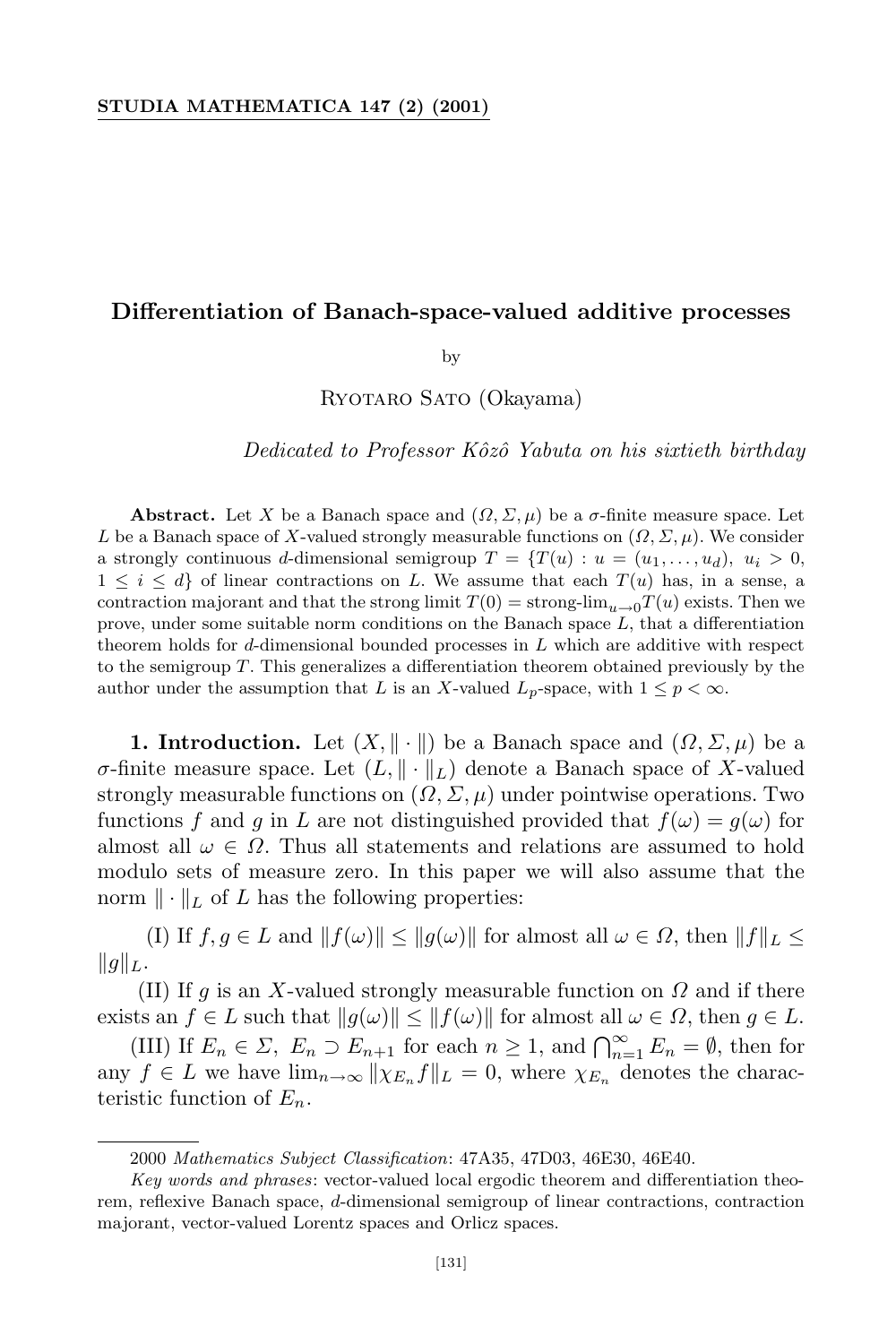(IV) If *f* and *g* are in *L*,  $||f(\omega)|| \le ||g(\omega)||$  for almost all  $\omega \in \Omega$ , and  $||f||_L = ||g||_L$ , then  $||f(\omega)|| = ||g(\omega)||$  for almost all  $\omega \in \Omega$ .

(V) If  $(f_n, n \ge 1)$  is a sequence of functions in *L* such that  $||f_n(\omega)|| \le$  $||f_{n+1}(\omega)||$  for almost all  $\omega \in \Omega$ , for each  $n \geq 1$ , and also such that  $\sup_{n>1} ||f_n||_L < \infty$ , then there exists an  $f \in L$  such that  $||f_n(\omega)|| \leq ||f(\omega)||$ for almost all  $\omega \in \Omega$ , for every  $n \geq 1$ .

It is worth noting that in addition to the usual X-valued  $L_p$ -spaces, with  $1 \leq p \leq \infty$ , there are many interesting X-valued function spaces with properties (I) to (V). Examples are some (*X*-valued) Lorentz spaces and Orlicz spaces, etc. (see, for example,  $[8]$  and  $[9]$ ). By simple examples we observe that properties (III), (IV) and (V) are independent of each other.

Fix  $x_1 \in X$  with  $||x_1|| = 1$ . We denote by  $L(\mathbb{R})$  the set of all real-valued measurable functions  $\tilde{f}$  on  $(\Omega, \Sigma, \mu)$  such that the function

$$
(1) \t\t f(\omega) = f(\omega)x_1
$$

is in *L*. Define

(2) 
$$
\|\widetilde{f}\|_{L(\mathbb{R})} = \|f\|_{L} \quad \text{for } \widetilde{f} \in L(\mathbb{R}).
$$

It follows that  $(L(\mathbb{R}), \|\cdot\|_{L(\mathbb{R})})$  becomes a Banach space. In an obvious manner  $(L(\mathbb{R}), \| \cdot \|_{L(\mathbb{R})})$  can be regarded as a closed subspace of  $(L, \| \cdot \|_{L})$ .

We call a positive linear operator P defined on  $L(\mathbb{R})$  a *majorant* of a linear operator *U* defined on *L* if

(3) 
$$
||Uf(\omega)|| \leq [P||f(\cdot)||](\omega)
$$

for almost all  $\omega \in \Omega$ , for every  $f \in L$ . We call U a *contraction* if the operator norm  $||U||$  of U is less than or equal to one.

For an integer *d*, with  $d \ge 1$ , we put  $P_d = \{u = (u_1, \ldots, u_d) : u_i > 0,$  $1 \leq i \leq d$  and  $\mathbb{R}_d^+ = \{u = (u_1, \ldots, u_d) : u_i \geq 0, 1 \leq i \leq d\}$ . Further,  $\mathcal{I}_d$ denotes the class of all bounded intervals in  $P_d$ , and  $\lambda_d$  is the *d*-dimensional Lebesgue measure. We will consider a strongly continuous *d*-dimensional semigroup  $T = \{T(u) : u \in \mathbf{P}_d\}$  of linear contractions on L. This means that *T* satisfies:

 $(x)$   $||T(u)|| \leq 1$  for  $u \in \mathbf{P}_d$ ,

(b)  $T(u + v) = T(u)T(v)$  for  $u, v \in \mathbf{P}_d$ , and

 $(c)$   $\lim_{u \to v} ||T(u)f - T(v)f||_L = 0$  for  $v \in \mathbf{P}_d$  and  $f \in L$ .

It follows that for each  $f \in L$  the *L*-valued function  $u \mapsto T(u)f$  is Bochner integrable over every  $I \in \mathcal{I}_d$ .

By a (*d*-dimensional) *process F* in *L* we mean a set function  $F: \mathcal{I}_d \to L$ . It is *bounded* if

(4) 
$$
K(F) := \sup \left\{ \frac{\|F(I)\|_L}{\lambda_d(I)} : I \in \mathcal{I}_d, \ \lambda_d(I) > 0 \right\} < \infty,
$$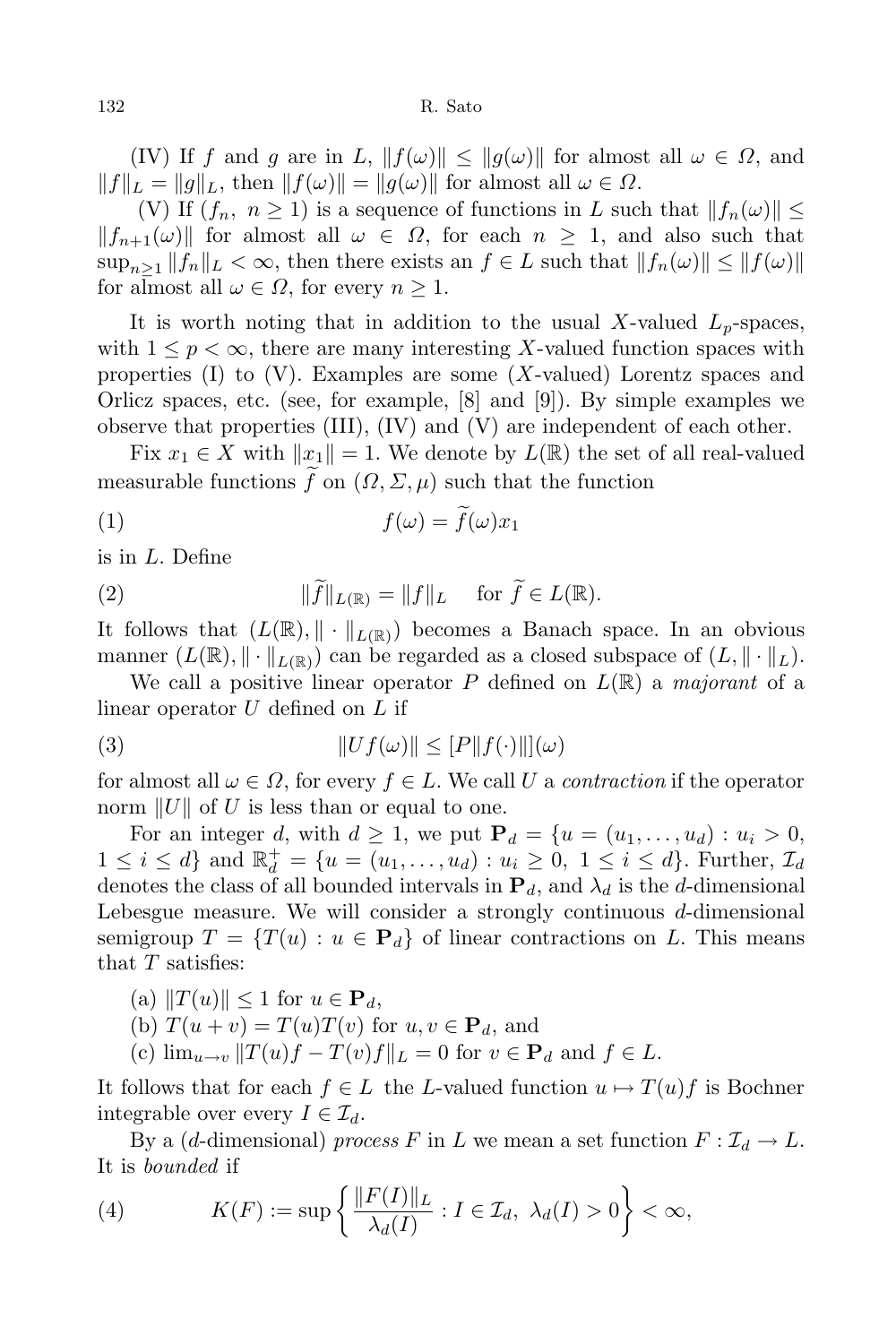and *additive* (with respect to *T*) if it satisfies the following conditions:

(i)  $T(u)F(I) = F(u+I)$  for all  $u \in \mathbf{P}_d$  and  $I \in \mathcal{I}_d$ .

(ii) If  $I_1, \ldots, I_k \in \mathcal{I}_d$  are pairwise disjoint and  $I = \bigcup_{i=1}^k I_i \in \mathcal{I}_d$ , then  $F(I) = \sum_{i=1}^{k} F(I_i).$ 

Thus if  $F(I) = \int_I T(u) f du$  for all  $I \in \mathcal{I}_d$ , where  $f$  is a fixed function in *L*, then *F*(*I*) defines a bounded additive process in *L*.

In this paper we study the almost everywhere convergence of the averages

$$
(5) \qquad \qquad \alpha^{-d} F((0,\alpha]^d)
$$

as  $\alpha$  approaches zero. But this is meaningless when the averages denote equivalence classes and not actual functions and  $\alpha$  ranges through all positive numbers. Therefore in this paper we let  $\alpha$  range through a countable dense subset **D** of the positive numbers. It may be assumed that **D** includes all positive rational numbers. We use the following notations:

(6) 
$$
q\text{-lim}_{\alpha \to 0}
$$
 and  $q\text{-lim sup}_{\alpha \to 0}$ ,

which mean that these limits are taken as  $\alpha$  tends to zero through the set **D** (cf. [2], [3]).

We are now in a position to state our differentiation theorem:

THEOREM. Assume that each  $T(u)$ ,  $u \in \mathbf{P}_d$ , has a contraction majorant  $P(u)$  *defined on*  $L(\mathbb{R})$  *and that the strong limit*  $T(0) =$  strong-lim<sub>*u*→0</sub>  $T(u)$ *exists. Then for each*  $f \in L$ *, we have* 

(7) 
$$
T(0)f(\omega) = q \lim_{\alpha \to 0} \alpha^{-d} \Big( \int_{(0,\alpha]^d} T(u)f du \Big)(\omega)
$$

*for almost all*  $\omega \in \Omega$ *. Further, if X is assumed to be a reflexive Banach space, then to each bounded additive process*  $F: \mathcal{I}_d \to L$  *there corresponds*  $a$  *function*  $f \in L$ , *with*  $T(0)f = f$ , *for which* 

(8) 
$$
f(\omega) = q \cdot \lim_{\alpha \to 0} \alpha^{-d} F((0, \alpha]^d)(\omega)
$$

*for almost all*  $\omega \in \Omega$ *.* 

We remark that in [11] such differentiation theorems have been examined within the framework of *X*-valued  $L_p$ -spaces, with  $1 \leq p < \infty$ . Since the existence of the strong limit  $T(0) =$  strong-lim<sub>*u*→0</sub>  $T(u)$  was essentially assumed there, the above theorem may be considered a generalization of the main result of  $[11]$ . It is also interesting to remark that in  $[11]$  a brief discussion was presented about the condition on the existence of a contraction majorant  $P(u)$  for each  $T(u)$ .

The idea of the proof is as follows. First we show, as in [11], that there exists a strongly *measurable* subsemigroup  $\{\tau(u): u \in \mathbf{P}_d\}$  of positive linear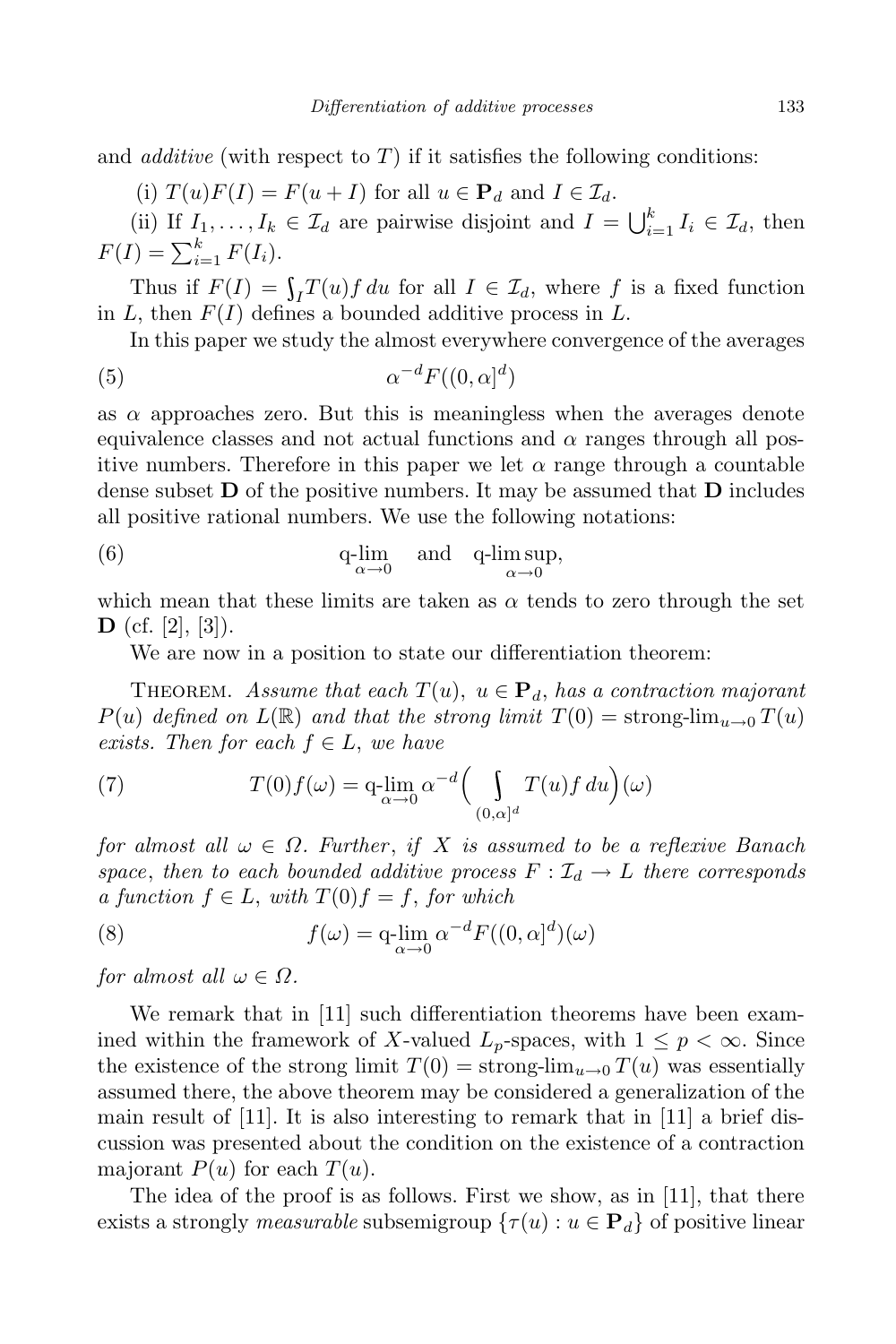contractions defined on  $L(\mathbb{R})$  which dominates the semigroup  $T = \{T(u):$  $u \in \mathbf{P}_d$  in the sense that for each  $u \in \mathbf{P}_d$  and  $f \in L$ ,

(9) 
$$
||T(u)f(\omega)|| \leq [\tau(u)||f(\cdot)||](\omega)
$$

for almost all  $\omega \in \Omega$ . By using this, we then combine a reduction method on the dimension *d* of the semigroup *T* and the process  $F$ , due to Emilion [6] (see also [2], [5] and [13]), with the recent results of [12] in order to adapt the arguments of [11] to the present situation. This is an outline. In Section 2 we develop these in detail and provide some necessary lemmas. The proof of the theorem is given in Section 3, and in Section 4 we first construct an example showing that the theorem fails to hold when property (IV) is not assumed, and then we remark that in spite of this example the theorem holds without assuming property  $(IV)$  if the strong limit operator  $T(0)$  of the theorem satisfies  $||T(0)f||_L \neq 0$  whenever  $||f||_L \neq 0$ . Hence, in particular, if  $T(0) = I$ (the identity operator), then the theorem holds without property (IV).

**2. Preliminaries and lemmas.** The next four lemmas clarify properties of the Banach space  $(L, \| \cdot \|_L)$ . Since proofs can be found in [12], we omit them.

LEMMA 1. If  $(f_n, n \ge 1)$  is a sequence of functions in L such that  $\sum_{n=1}^{\infty} ||f_n||_L < \infty$ , then  $\sum_{n=1}^{\infty} ||f_n(\omega)|| < \infty$  for almost all  $\omega \in \Omega$ , and the *function*  $f(\omega) = \sum_{n=1}^{\infty} f_n(\omega)$  *is in L and satisfies* 

$$
\lim_{k \to \infty} \left\| f - \sum_{n=1}^{k} f_n \right\|_{L} = 0.
$$

LEMMA 2. Let  $(f_n, n \geq 1)$  be a sequence of functions in L. If

 $\lim_{n\to\infty}$   $||f - f_n||_L = 0$  *for some*  $f \in L$ ,

*then there exists a subsequence*  $(f_n)$  *of*  $(f_n)$  *such that*  $\lim_{n' \to \infty} f_n(\omega) =$  $f(\omega)$  *for almost all*  $\omega \in \Omega$ *.* 

LEMMA 3. Let  $(f_n, n \geq 1)$  be a sequence of functions in L. If

 $\lim_{n \to \infty} f_n(\omega) = 0$  *for almost all*  $\omega \in \Omega$ 

and if there exists an  $f \in L$  such that  $||f_n(\omega)|| \leq ||f(\omega)||$  for almost all  $\omega \in \Omega$ , for every  $n \geq 1$ , then  $\lim_{n \to \infty} ||f_n||_L = 0$ .

Lemma 4. *There exists a real-valued measurable function w on Ω*, *with*  $w(\omega) > 0$  *on*  $\Omega$ , *such that* 

$$
\int \|f(\omega)\| w(\omega) d\mu < \infty
$$

*for all*  $f \in L$ *.*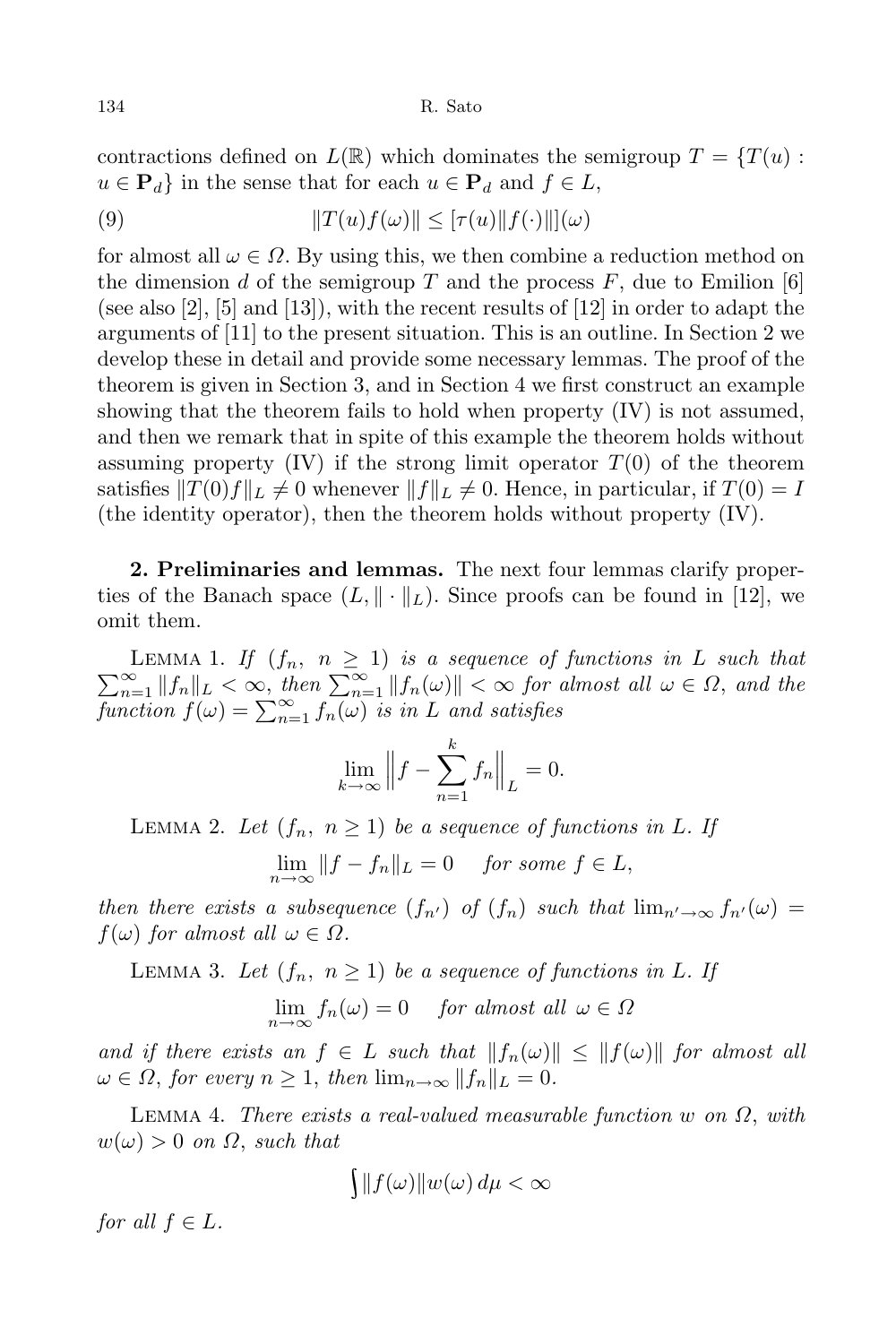Hereafter we may and do assume  $d = 2^m$  with  $m \ge 1$ , where *d* is the dimension of the semigroup  $T = \{T(u)\}\$ . This is done because if  $2^{m-1} \leq$  $d < 2^m$ , then by setting  $\overline{T}(u, v) = T(u)$  for  $(u, v) \in \mathbf{P}_{2^m}$ , where  $u \in \mathbf{P}_d$ , we have a 2<sup>*m*</sup>-dimensional semigroup  $\hat{T} = {\{\hat{T}(\hat{u}) : \hat{u} \in \mathbf{P}_{2^m}\}, \text{ and if } R : \mathcal{I}_d \to L$ is a bounded additive process in *L* with respect to  $T = \{T(u) : u \in \mathbf{P}_d\}$ , then by setting

$$
\widehat{F}(I \times I') = \lambda_{2^m - d}(I')F(I) \quad \text{ for } I \times I' \in \mathcal{I}_{2^m},
$$

where  $I \in \mathcal{I}_d$ , we have a 2<sup>*m*</sup>-dimensional bounded process  $\overline{F}$  :  $\mathcal{I}_{2^m} \to L$ which is additive with respect to  $\hat{T}$ . By an obvious argument it suffices to prove the theorem for  $\hat{T}$  and  $\hat{F}$  instead of *T* and *F*, respectively.

LEMMA 5 (cf. Lemma 1 of [11]). *Assume that each*  $T(u)$ ,  $u \in \mathbf{P}_d$ , has *a contraction majorant P*(*u*) *defined on L*(R)*. Then there exists a positive linear contraction*  $\tau(u)$  *on*  $L(\mathbb{R})$ , *called the* linear modulus *of*  $T(u)$ , *such that*

(i)  $||T(u)f(\omega)|| \leq |\tau(u)||f(\cdot)|||(\omega) \leq |P(u)||f(\cdot)|||(\omega)$  for almost all  $\omega \in$ *Ω*, *for every f* ∈ *L*,

(ii)  $\tau(u)\widetilde{g} = \operatorname{ess} \operatorname{sup}\left\{\sum_{i=1}^k ||[T(u)f_i](\cdot)|| : f_i \in L, \sum_{i=1}^k ||f_i(\omega)|| \right\}$  $\widetilde{g}(\omega)$  on  $\Omega$  for all  $\widetilde{g} \in L(\mathbb{R})^+$ , where  $L(\mathbb{R})^+ = \{\widetilde{h} \in L(\mathbb{R}) : \widetilde{h}(\omega) \geq 0$  on  $\Omega\},$  $\tau$ (iii)  $\tau$ ( $s + t$ )  $\leq \tau$ ( $s$ ) $\tau$ ( $t$ ) for  $s, t \in \mathbf{P}_d$ ,

(iv) 
$$
\lim_{t\to u} \left\| [\tau(t)\tilde{g} - \tau(u)\tilde{g}]^{-} \right\|_{L(\mathbb{R})} = 0
$$
 for every  $u \in \mathbf{P}_d$  and  $\tilde{g} \in L(\mathbb{R})^+$ .

*Proof.* If  $\tilde{g} \in L(\mathbb{R})^+$  and  $u \in \mathbf{P}_d$ , then define a nonnegative measurable function  $\tau(u) \tilde{g}$  on  $\Omega$  by the relation

$$
\tau(u)\widetilde{g} = \operatorname{ess} \operatorname{sup} \Big\{ \sum_{i=1}^{k} \left\| [T(u)f_i](\cdot) \right\| :
$$
  

$$
f_i \in L, \sum_{i=1}^{k} \left\| f_i(\omega) \right\| \le \widetilde{g}(\omega) \text{ on } \Omega, \ 1 \le k < \infty \Big\}.
$$

Since

$$
\sum_{i=1}^k \left\| [T(u)f_i](\omega) \right\| \le \sum_{i=1}^k [P(u) \| f_i(\cdot) \| ](\omega) \le P(u)\widetilde{g}(\omega)
$$

for almost all  $\omega \in \Omega$ , it follows that  $\tau(u)\tilde{g}(\omega) \leq P(u)\tilde{g}(\omega)$  for almost all  $\omega \in \Omega$ . Hence from properties (I) and (II) we get  $\tau(u)\tilde{g} \in L(\mathbb{R})^+$  and  $||\tau(u)\tilde{g}||_{\mathcal{L}} \leq ||\mathcal{D}(u)\tilde{g}||_{\mathcal{L}} \leq ||\mathcal{D}(u)\tilde{g}||_{\mathcal{L}} \leq ||\mathcal{D}(u)\tilde{g}||_{\mathcal{L}}$ . Thus, (i) follows Since  $\tau(u)$  is linear.  $||\tau(u)\widetilde{g}||_{L(\mathbb{R})} \leq ||P(u)\widetilde{g}||_{L(\mathbb{R})} \leq ||\widetilde{g}||_{L(\mathbb{R})}$ . Thus (i) follows. Since  $\tau(u)$  is linear on  $L(\mathbb{R})^+$ , it uniquely extends to a linear contraction on  $L(\mathbb{R})$ , and (iii) follows from the semigroup property  $T(s + t) = T(s)T(t)$ .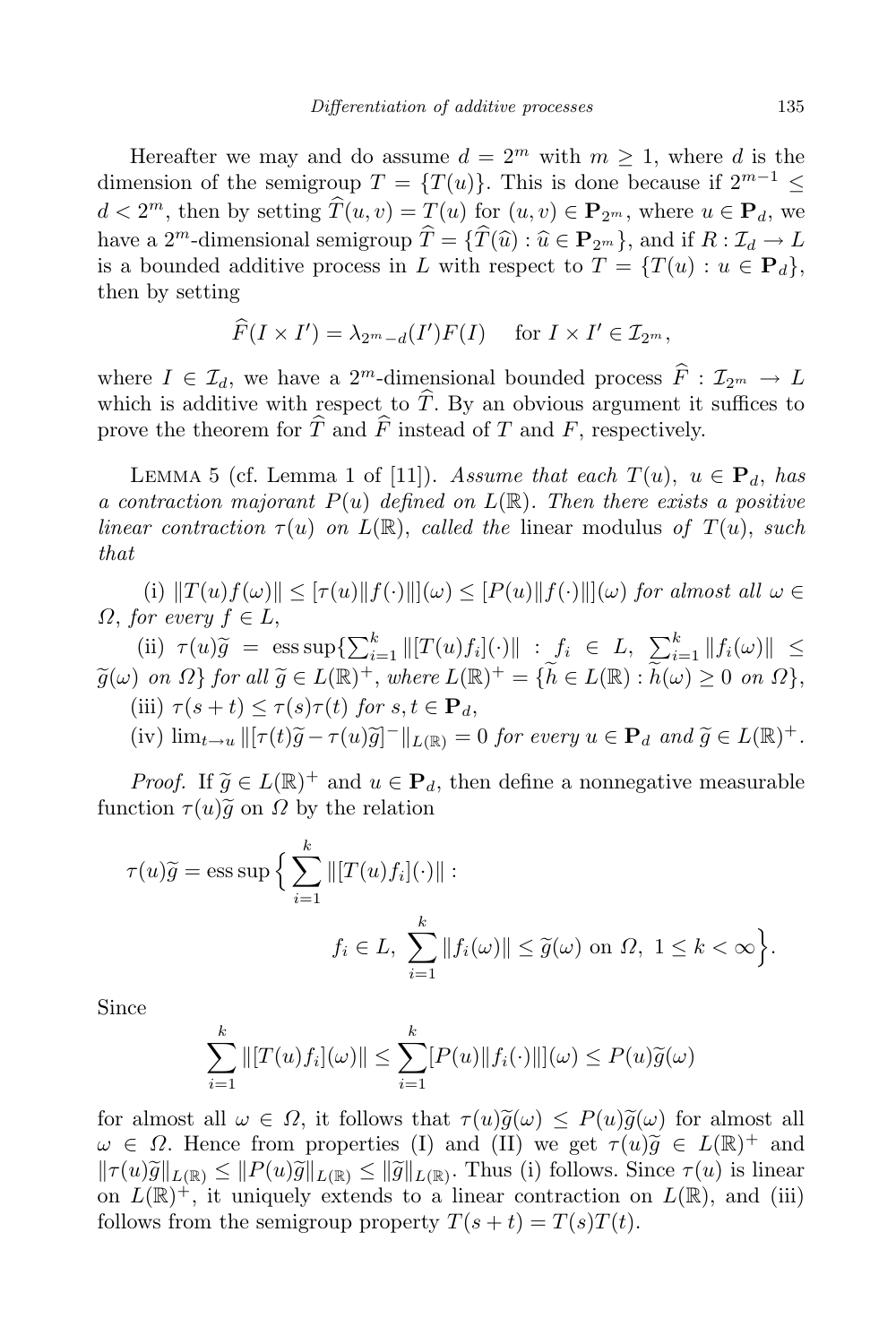136 R. Sato

To prove (iv), let  $\widetilde{g} \in L(\mathbb{R})^+$  and  $\varepsilon > 0$ . Then we can choose functions  $g_j$  in  $L$ ,  $1 \leq j \leq n$ , so that each  $g_j$  has the form

$$
g_j = \sum_{i=1}^k f_{ij} \quad \text{with} \quad \sum_{i=1}^k \|f_{ij}(\omega)\| \le \widetilde{g}(\omega) \quad \text{on } \Omega,
$$

where  $f_{ij} \in L$  for each *i* with  $1 \leq i \leq k$ , and so that

$$
\left\| [\tau(u)\widetilde{g}] (\cdot) - \max_{1 \leq j \leq n} \sum_{i=1}^k \left\| [T(u)f_{ij}] (\cdot) \right\| \right\|_{L(\mathbb{R})} < \varepsilon.
$$

Since the strong continuity of  $T = \{T(u)\}\$ and properties (I) and (II) imply

$$
\lim_{t \to u} || ||[T(t)f_{ij}](\cdot)|| - ||[T(u)f_{ij}](\cdot)||||_{L(\mathbb{R})} = 0,
$$

and since  $\varepsilon > 0$  was arbitrary, it follows from the definition of  $\tau(u)\tilde{g}$  that

$$
\lim_{t \to u} \| [\tau(t)\widetilde{g} - \tau(u)\widetilde{g}]^{-} \|_{L(\mathbb{R})} = 0,
$$

whence (iv) follows, and the proof is complete.

Lemma 6. *For the proof of the theorem we may assume that L is separable.*

*Proof.* First we notice that  $1 \in L(\mathbb{R})$  can be assumed without loss of generality. In fact, since  $\mu$  is  $\sigma$ -finite, we can apply Lemma 1 to take an  $h \in L$  with  $\{\omega : h(\omega) \neq 0\} \supset \{\omega : f(\omega) \neq 0\}$  for every  $f \in L$ . Here obviously we may assume without loss of generality that  $\{\omega : h(\omega) \neq 0\} = \Omega$ . Then, by defining

$$
L(h) = \left\{ \frac{f}{\|h(\cdot)\|} : f \in L \right\} \text{ and } \left\| \frac{f}{\|h(\cdot)\|} \right\|_{L(h)} = \|f\|_{L},
$$

 $(L(h), \|\cdot\|_{L(h)})$  becomes a Banach space which is isometrically isomorphic to  $(L, \| \cdot \|_L)$  via the mapping  $f/ \| h(\cdot) \| \mapsto f$ . Hence it follows that we may consider  $(L(h), \|\cdot\|_{L(h)})$  instead of  $(L, \|\cdot\|_{L})$  for the proof of the theorem. Thus  $1 \in L(\mathbb{R})$  can be assumed from the beginning.

Let  $F: \mathcal{I}_d \to L$  be a bounded additive process with respect to the semigroup  $T = \{T(u) : u \in \mathbf{P}_d\}$ . It follows from the boundedness of F that the set  $\{F(I): I \in \mathcal{I}_d\}$  is separable in *L*, and thus by the strong continuity of the semigroup  $T = \{T(u)\}\$ the set  $\{T(u)F(I) : u \in \mathbf{P}_d, I \in \mathcal{I}_d\}$  is also separable in *L*. Since  $T(u)F(I)$  is a  $\mu$ -essentially separably valued function for every  $u \in \mathbf{P}_d$  and  $I \in \mathcal{I}_d$ , we then apply Lemma 2 to infer that there exists a separable Banach subspace  $X_1$  of  $X$  for which

$$
T(u)F(I)(\omega) \in X_1
$$

for almost all  $\omega \in \Omega$ , for every  $u \in \mathbf{P}_d$  and  $I \in \mathcal{I}_d$ . Further, there exists a separable  $\sigma$ -subalgebra  $\Sigma_1$  of  $\Sigma$  such that  $T(u)F(I)$  becomes a strongly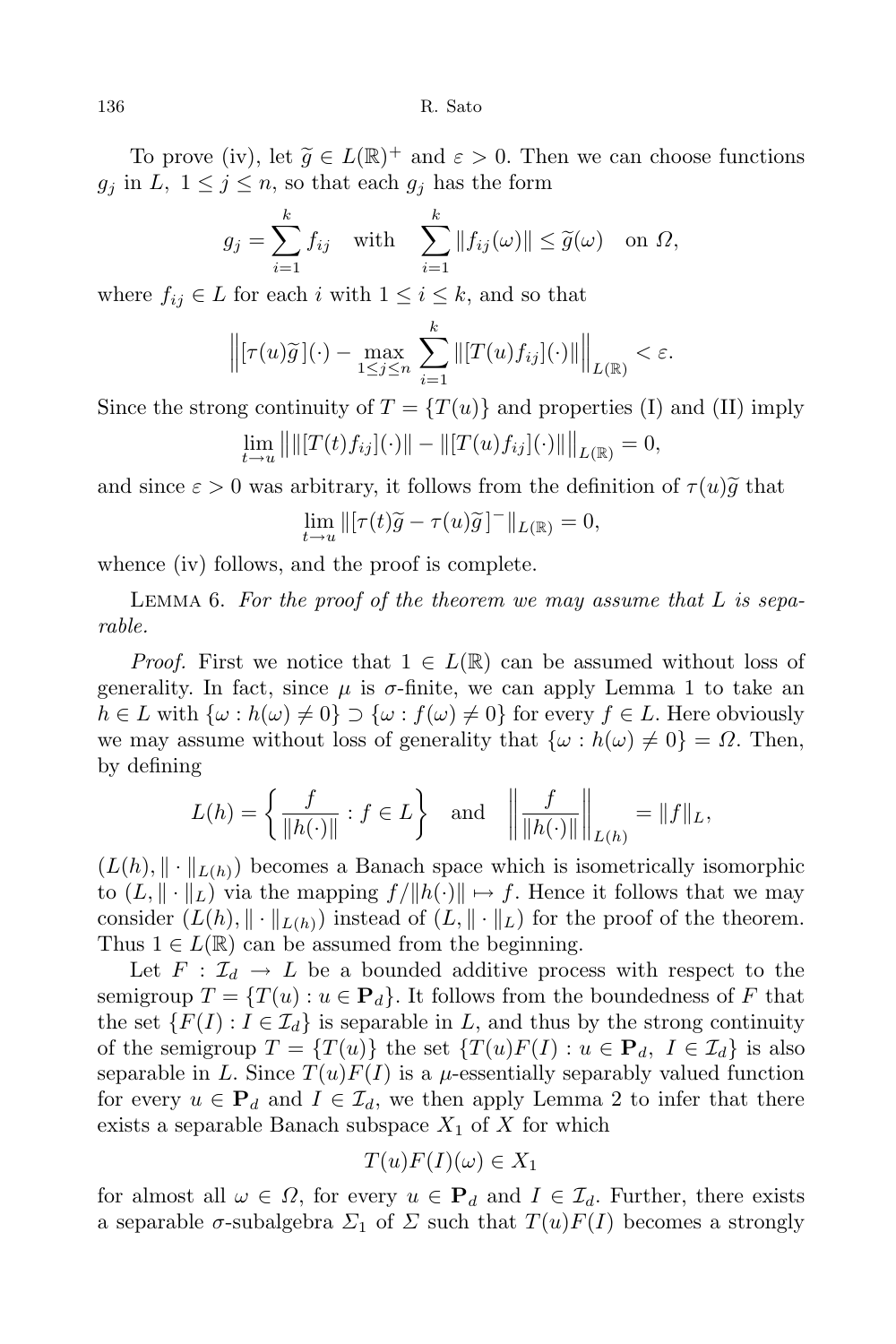measurable function with respect to  $(\Omega, \Sigma_1)$  for every  $u \in \mathbf{P}_d$  and  $I \in \mathcal{I}_d$ . Thus the linear manifold *M*<sup>1</sup> in *L* defined by

 $M_1 = \{ g \in L : g \text{ is } X_1\text{-valued and strongly measurable } \}$ 

with respect to  $(\Omega, \Sigma_1)$ 

includes the set  $\{T(u)F(I): u \in \mathbf{P}_d, I \in \mathcal{I}_d\}$ , and Lemma 2 implies that  $M_1$ is a closed subset of *L*. To see that it is separable, let *g* be a function in *M*1. By a standard argument there exists a sequence  $(g_n, n \ge 1)$  of  $X_1$ -valued simple functions, strongly measurable with respect to  $(\Omega, \Sigma_1)$ , such that  $||g_n(\omega)|| \le ||g_{n+1}(\omega)||, ||g_n(\omega) - g(\omega)|| \le 2||g(\omega)||$  and  $\lim_{n \to \infty} ||g_n(\omega) - g(\omega)||$  $g(\omega)\|=0$  for all  $n\geq 1$  and  $\omega\in\Omega$ . By Lemmas 2 and 3 we then have

$$
\lim_{n \to \infty} \|g_n - g\|_L = 0.
$$

On the other hand, since  $1 \in L(\mathbb{R})$ ,  $\Sigma_1$  is separable, and  $\mu$  is  $\sigma$ -finite, it follows from Lemma 3 together with Theorem 13.D of [7] that the set of all *X*1-valued simple functions in *L* that are strongly measurable with respect to  $(\Omega, \Sigma_1)$  is separable in *L*. Hence it follows that  $M_1$  is separable.

Since the union  $M_1 \cup \{T(u)g : u \in \mathbf{P}_d, g \in M_1\}$  is separable, we can continue this argument to obtain a separable Banach subspace  $X_2$  of  $X$  with  $X_1 \subset X_2$ , and a separable  $\sigma$ -subalgebra  $\Sigma_2$  of  $\Sigma$  with  $\Sigma_1 \subset \Sigma_2$ . Then the linear manifold  $M_2$  in  $L$  defined by

 $M_2 = \{ g \in L : g \text{ is } X_2\text{-valued and strongly measurable } \}$ 

with respect to  $(\Omega, \Sigma_2)$ }

becomes a separable Banach subspace of *L* such that  $M_1 \subset M_2$ .

By repeating this process we obtain an infinite sequence  $((X_n, \Sigma_n, M_n))$  $n \geq 1$ ). Finally, define

$$
X_{\infty}
$$
 = the closed linear subspace of X generated by  $\bigcup_{n=1}^{\infty} X_n$ ,

$$
\Sigma_{\infty}
$$
 = the  $\sigma$ -subalgebra of  $\Sigma$  generated by  $\bigcup_{n=1}^{\infty} \Sigma_n$ , and

 $M_{\infty} = \{ g \in L : g \text{ is } X_{\infty}$ -valued and strongly measurable

with respect to  $(\Omega, \Sigma_{\infty})\}.$ 

Clearly,  $M_{\infty}$  is a separable Banach subspace of *L* such that  $\{F(I): I \in \mathcal{I}_d\}$ *⊂ M∞*. Further, using an approximation argument and Lemma 3 together with Theorem 13.D of [7], we observe that  $T(u)M_{\infty} \subset M_{\infty}$  for every  $u \in \mathbf{P}_d$ . Hence we may consider  $M_{\infty}$  instead of *L* for the proof of the theorem, since  $M_{\infty}$  inherits properties (I) to (V) from L. This completes the proof of Lemma 6.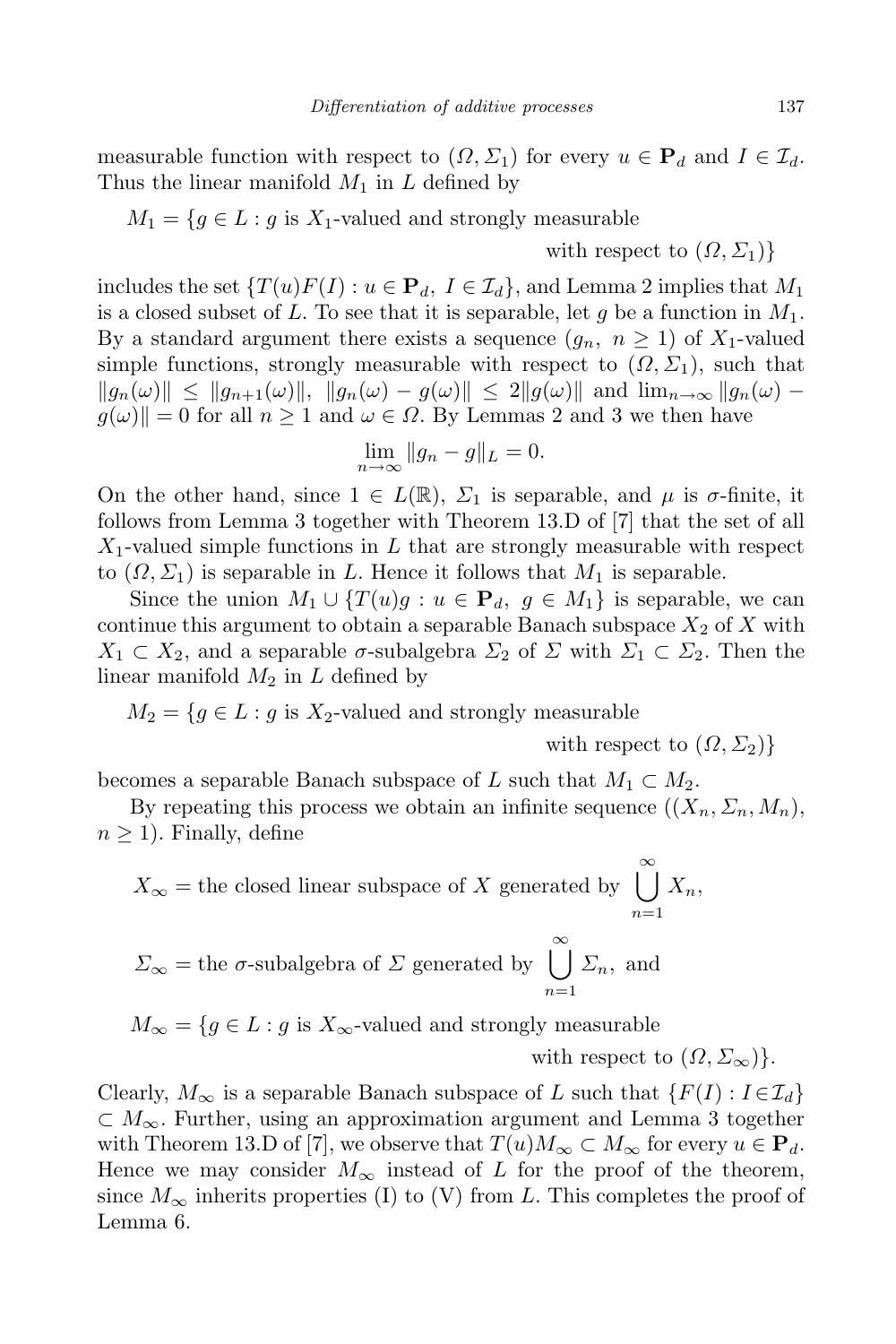#### 138 R. Sato

From now on *L* will be assumed to be separable. Thus  $L(\mathbb{R})$  is also separable.

Following [6] and [11], we will call a set function  $F^0$  :  $\mathcal{I}_d \to L(\mathbb{R})^+$  and *almost additive process* in  $L(\mathbb{R})^+$  with respect to the subsemigroup  $\{\tau(u):$  $u \in \mathbf{P}_d$  of Lemma 5 if it is bounded and satisfies the following conditions:

 $(i)$   $\tau(u)F^{0}(I)(\omega) \geq F(u+I)(\omega)$  for almost all  $\omega \in \Omega$ , for every  $u \in \mathbf{P}_{d}$ and  $I \in \mathcal{I}_d$ .

(ii) If  $I_1, \ldots, I_k \in \mathcal{I}_d$  are pairwise disjoint and  $I = \bigcup_{i=1}^k I_i \in \mathcal{I}_d$ , then  $F^0(I) = \sum_{i=1}^k F^0(I_i).$ 

EXAMPLES. (a) If  $f \in L$  is given, then, since  $L(\mathbb{R})$  is separable, Lemma  $5(iv)$  implies that the function  $u \mapsto \tau(u) ||f(\cdot)||$  from  $\mathbf{P}_d$  to  $L(\mathbb{R})^+$  is strongly Lebesgue measurable, and thus it is Bochner integrable over every  $I \in \mathcal{I}_d$ . If we set

$$
F^{0}(I) = \int_{I} \tau(u) \| f(\cdot) \| du
$$

for  $I \in \mathcal{I}_d$ , then  $F^0(I)$  defines an almost additive process in  $L(\mathbb{R})^+$  with respect to  $\{\tau(u): u \in \mathbf{P}_d\}$  by Lemma 5(iii). It is clear that

$$
\left\| \left( \int_I T(u) f \, du \right) (\omega) \right\| \le F^0(I)(\omega)
$$

for almost all  $\omega \in \Omega$ , for every  $I \in \mathcal{I}_d$ .

(b) Let  $F: \mathcal{I}_d \to L$  be a bounded additive process in L with respect to  $T = \{T(u) : u \in \mathbf{P}_d\}$ . For an  $I \in \mathcal{I}_d$ , let  $\mathcal{P}(I)$  denote the class of all finite partitions of *I* into pairwise disjoint intervals in  $P_d$ , and define

$$
F^{0}(I) = \text{ess sup }\Big\{\sum_{i=1}^{k} ||F(I_{i})(\cdot)||: \{I_{1},\ldots,I_{k}\} \in \mathcal{P}(I)\Big\}.
$$

Since

$$
\Big\| \sum_{i=1}^k \|F(I_i)(\cdot)\| \Big\|_{L(\mathbb{R})} \leq \sum_{i=1}^k \|F(I_i)\|_{L} \leq K(F)\lambda_d(I) < \infty,
$$

it follows from properties (V) and (II) that  $F^0(I)$  is a function in  $L(\mathbb{R})^+$ . Thus, by Lemmas 3 and 5(i),  $F^0(I)$  defines an almost additive process in  $L(\mathbb{R})^+$  with respect to  $\{\tau(u): u \in \mathbf{P}_d\}$ . Clearly, we have  $K(F^0) = K(F)$  $\langle \infty \rangle \propto$  and  $||F(I)(\omega)|| \leq F^0(I)(\omega)$  for almost all  $\omega \in \Omega$ , for every  $I \in \mathcal{I}_d$ .

Since the function  $u \mapsto \tau(u)\tilde{g}$  from  $\mathbf{P}_d$  to  $L(\mathbb{R})$  is strongly Lebesgue measurable for every  $\widetilde{g} \in L(\mathbb{R})$ , we can apply the same proof of Lemma 2 of [11] to obtain the following lemma. We omit the details.

LEMMA 7 (cf. Lemma 2 of [11]). Let  $d = 2^m$  with  $m \ge 1$ . Then there *exists a constant Cd*, *depending only on d*, *and a strongly continuous one-*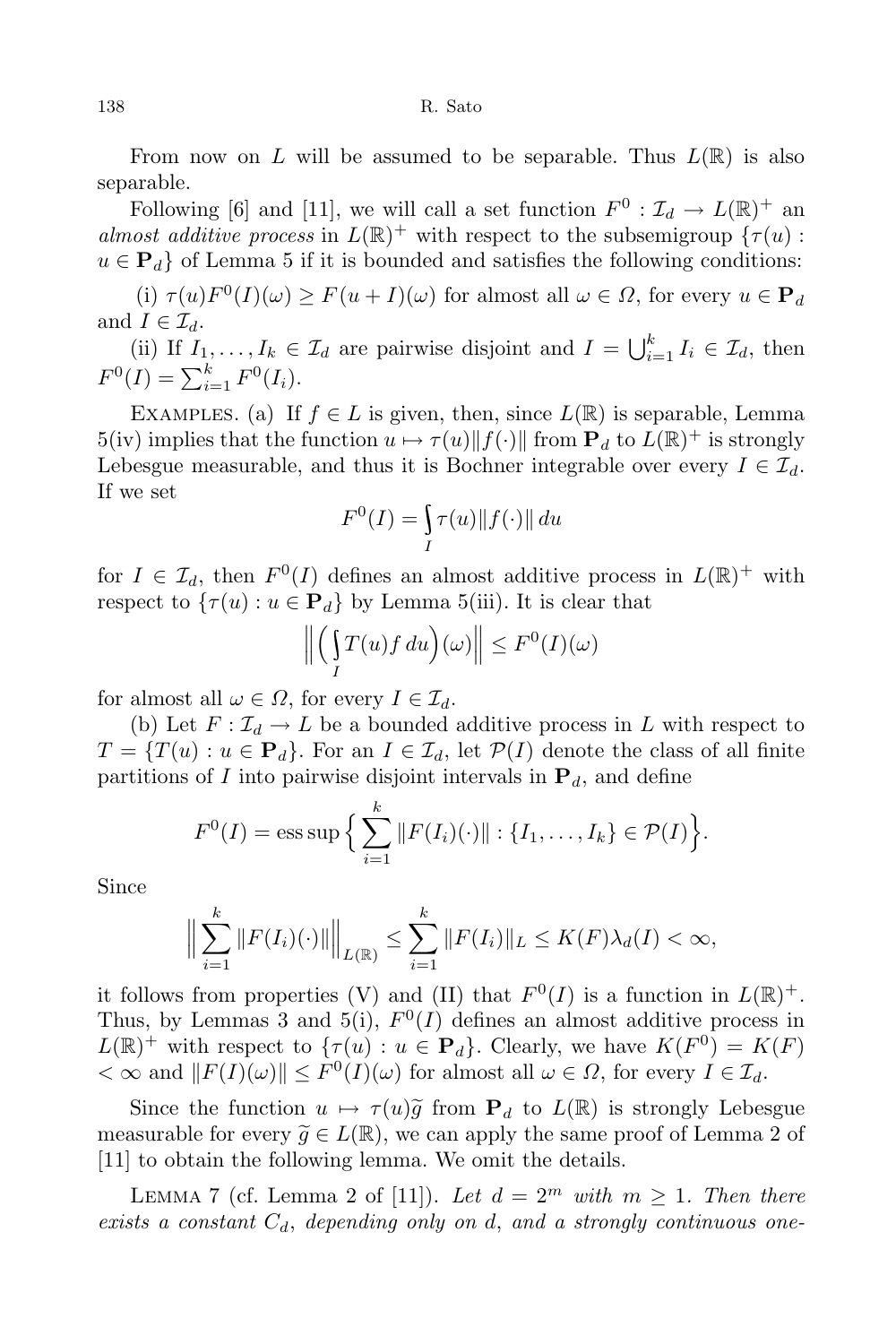*dimensional subsemigroup*  $T^m = \{T^m(t) : t > 0\}$  *of positive linear contractions defined on L*(R) *such that to each d-dimensional almost additive process*  $F^0$  *in*  $L(\mathbb{R})^+$  *with respect to the subsemigroup*  $\{\tau(u): u \in \mathbf{P}_d\}$  *there corresponds a one-dimensional almost additive process*  $F^m$  *in*  $L(\mathbb{R})^+$ , *with respect to the subsemigroup*  $T^m = \{T^m(t) : t > 0\}$ , *such that* 

$$
\alpha^{-d}F^{0}((0,\alpha)^{d})(\omega) \leq C_{d}\widetilde{\alpha}^{-1}F^{m}((0,\widetilde{\alpha}])(\omega)
$$

*for almost all*  $\omega \in \Omega$ , *for every*  $\alpha > 0$ , *where*  $\log \widetilde{\alpha} = 2^{-m} \log \alpha$ . In particular, if  $F^0(I) = \int_I \tau(u) ||f(\cdot)|| du$  for all  $I \in \mathcal{I}_d$ , where  $f \in L$ , then we have  $F^m((a, b]) = \int_a^b T^m(b)$  $\int_{a}^{b} T^{m}(t) ||f(\cdot)|| dt$  for every  $a, b \in \mathbb{R}_{1}^{+}$  with  $a < b$ .

Next, for  $t > 0$  and  $\widetilde{g} \in L(\mathbb{R})^+$ , define

$$
U(t)\widetilde{g} = \operatorname{ess} \operatorname{sup} \left\{ T^m(t_1) T^m(t_2) \dots T^m(t_k) \widetilde{g} : t_i > 0, \sum_{i=1}^k t_i = t \right\}.
$$

Since  $0 \leq T^m(s+t) \leq T^m(s)T^m(t)$  (by the subsemigroup property) and  $||T^m(t)|| \leq 1$  for *s,t* > 0, it follows from properties (V), (II), (I) and Lemma 3 that  $U(t)\tilde{g}$  is a function in  $L(\mathbb{R})^+$  such that

$$
||U(t)\widetilde{g}||_{L(\mathbb{R})}\leq ||\widetilde{g}||_{L(\mathbb{R})}.
$$

Since  $U(t)$  is linear on  $L(\mathbb{R})^+$ , it can be uniquely extended to a linear contraction on  $L(\mathbb{R})$  in an obvious manner. Clearly, the construction implies  $U(s + t) = U(s)U(t)$  for  $s, t > 0$ . That is,  $U = \{U(t) : t > 0\}$  becomes a semigroup of operators.

LEMMA 8.  $U = \{U(t) : t > 0\}$  *is a strongly continuous semigroup of positive linear contractions on L*(R)*.*

*Proof.* It only remains to prove the strong continuity of the semigroup *U*. To do so, let  $t > 0$  and  $\widetilde{g} \in L(\mathbb{R})^+$ . For an  $\varepsilon > 0$ , take  $t_1, \ldots, t_k > 0$  with  $t = \sum_{i=1}^{k} t_i$  so that

$$
||U(t)\widetilde{g} - T^m(t_1)T^m(t_2)\dots T^m(t_k)\widetilde{g}||_{L(\mathbb{R})} < \varepsilon.
$$

Since  $T^m = \{T^m(t)\}\$ is strongly continuous on  $(0, \infty)$  by Lemma 7, it follows that

$$
||T^m(s_1)T^m(s_2)\dots T^m(s_k)\widetilde{g}-T^m(t_1)T^m(t_2)\dots T^m(t_k)\widetilde{g}||_{L(\mathbb{R})}\to 0
$$

as  $s_i$  approaches  $t_i$  for each *i* with  $1 \leq i \leq k$ . Hence there exists a  $\delta > 0$  so that if  $|s_i - t_i| < \delta$  for  $1 \leq i \leq k$ , then

$$
||U(t)\widetilde{g} - T^m(s_1)T^m(s_2)\dots T^m(s_k)\widetilde{g}||_{L(\mathbb{R})} < \varepsilon.
$$

By the fact that  $U(s_1 + \ldots + s_k)\tilde{g}(\omega) \geq T^m(s_1)T^m(s_2)\ldots T^m(s_k)\tilde{g}(\omega)$  for almost all  $\omega \in \Omega$ , we now get

$$
\|(U(s)\widetilde{g} - U(t)\widetilde{g})^{-}\|_{L(\mathbb{R})} < \varepsilon
$$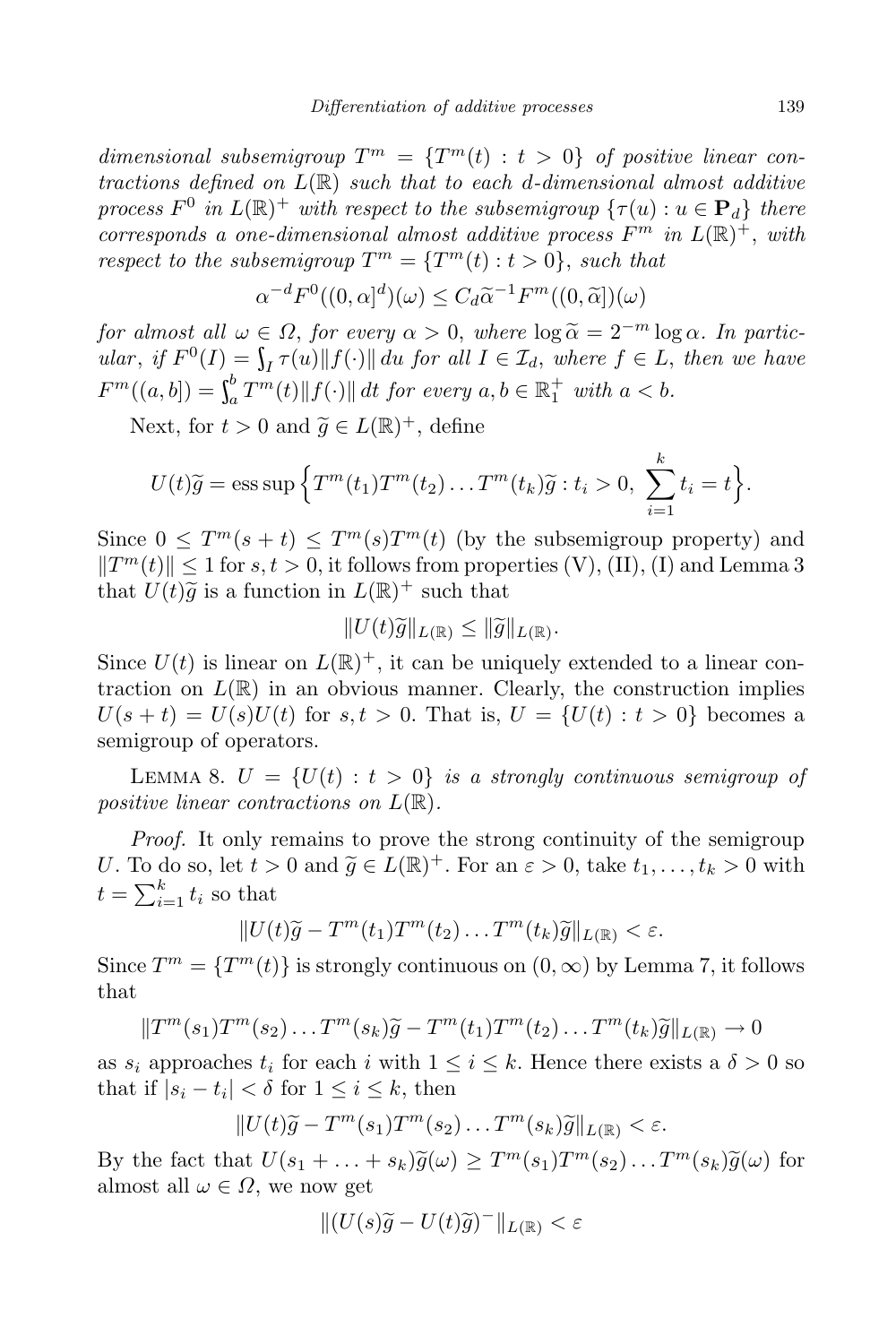for  $s = s_1 + \ldots + s_k$ , and hence

 $\lim_{s \to t} ||(U(s)\tilde{g} - U(t)\tilde{g})^{-}||_{L(\mathbb{R})} = 0,$ 

which implies that the function  $t \mapsto U(t)\tilde{g}$  is strongly measurable, since  $L(\mathbb{R})$  is separable. Hence the semigroup  $U = \{U(t)\}\$ is strongly continuous on the interval  $(0, \infty)$  by Lemma VIII.1.3 of [5]. This completes the proof.

LEMMA 9. For every  $f \in L$  there exists an X-valued function  $(u, \omega) \mapsto$  $T(u)(f, \omega)$  *defined on*  $P_d \times \Omega$ , *strongly measurable with respect to the usual product*  $\sigma$ -algebra  $\mathcal{M}_d \times \Sigma$ , where  $\mathcal{M}_d$  is the  $\sigma$ -algebra of all Lebesgue mea*surable subsets of*  $P_d$ , *such that*, *for each fixed*  $u \in P_d$ ,  $T(u)(f, \cdot)$  *is*, *as a function on*  $\Omega$ , *a representative of the element*  $T(u)f \in L$ *.* 

*Proof.* Since the strong limit  $T(0) = \lim_{u \to 0} T(u)$  exists and  $||T(u)|| \leq 1$ for all  $u \in \mathbf{P}_d$  by hypotheses, the semigroup  $T = \{T(u) : u \in \mathbf{P}_d\}$  can be extended uniquely to a strongly continuous semigroup on  $\mathbb{R}_d^+$  $d$ <sup>+</sup> by an easy approximation argument. We will denote this extended semigroup by  $T =$  ${T(u) : u \in \mathbb{R}^+_{d}}$ *d }*. (Incidentally, we note that each *T*(*u*) with *u ∈* R +  $d$ <sup> $\dagger$ </sup> has the linear modulus  $\tau(u)$  defined on  $L(\mathbb{R})$ . A proof can be found in the proof of Lemma 1 of [11].)

For  $n \geq 1$ , define a step functin  $F_n : \mathbb{R}_d^+ \to L$  by

$$
F_n(u) = T\left(\frac{i_1}{n!}, \dots, \frac{i_d}{n!}\right) f \quad \text{for } u = (u_1, \dots, u_d) \in \mathbb{R}_d^+,
$$

where  $i_1, \ldots, i_d$  are nonnegative integers such that

$$
\frac{i_l}{n!} \le u_l < \frac{i_l + 1}{n!} \quad \text{for } 1 \le l \le d.
$$

Since the contraction semigroup  ${T(u) : u \in \mathbb{R}_d^+}$  $\begin{bmatrix} + \\ d \end{bmatrix}$  is strongly continuous on  $\mathbb{R}^+_d$  $d$ <sup>+</sup>, there exists a subsequence  $(F_{n(k)}, k \ge 1)$  of  $(F_n)$  such that

$$
\sum_{k=1}^{\infty} ||F_{n(k)}(u) - T(u)f||_{L} < \infty
$$

for all  $u \in \mathbb{R}_d^+$ <sup>*d*</sup>. Then we apply Lemma 1 to infer that, for each fixed  $u \in \mathbb{R}_d^+$ *d ,*

$$
\sum_{k=1}^{\infty} \left\| (F_{n(k)}(u))(\omega) - (T(u)f)(\omega) \right\| < \infty
$$

for almost all  $\omega \in \Omega$ . Hence the function  $(u, \omega) \mapsto T(u)(f, \omega)$  on  $\mathbf{P}_d \times \Omega$ defined by the relation

$$
T(u)(f,\omega) = \begin{cases} \lim_{k \to \infty} (F_{n(k)}(u))(\omega) & \text{if the limit exists,} \\ 0 & \text{otherwise,} \end{cases}
$$

is as required, and the proof is complete.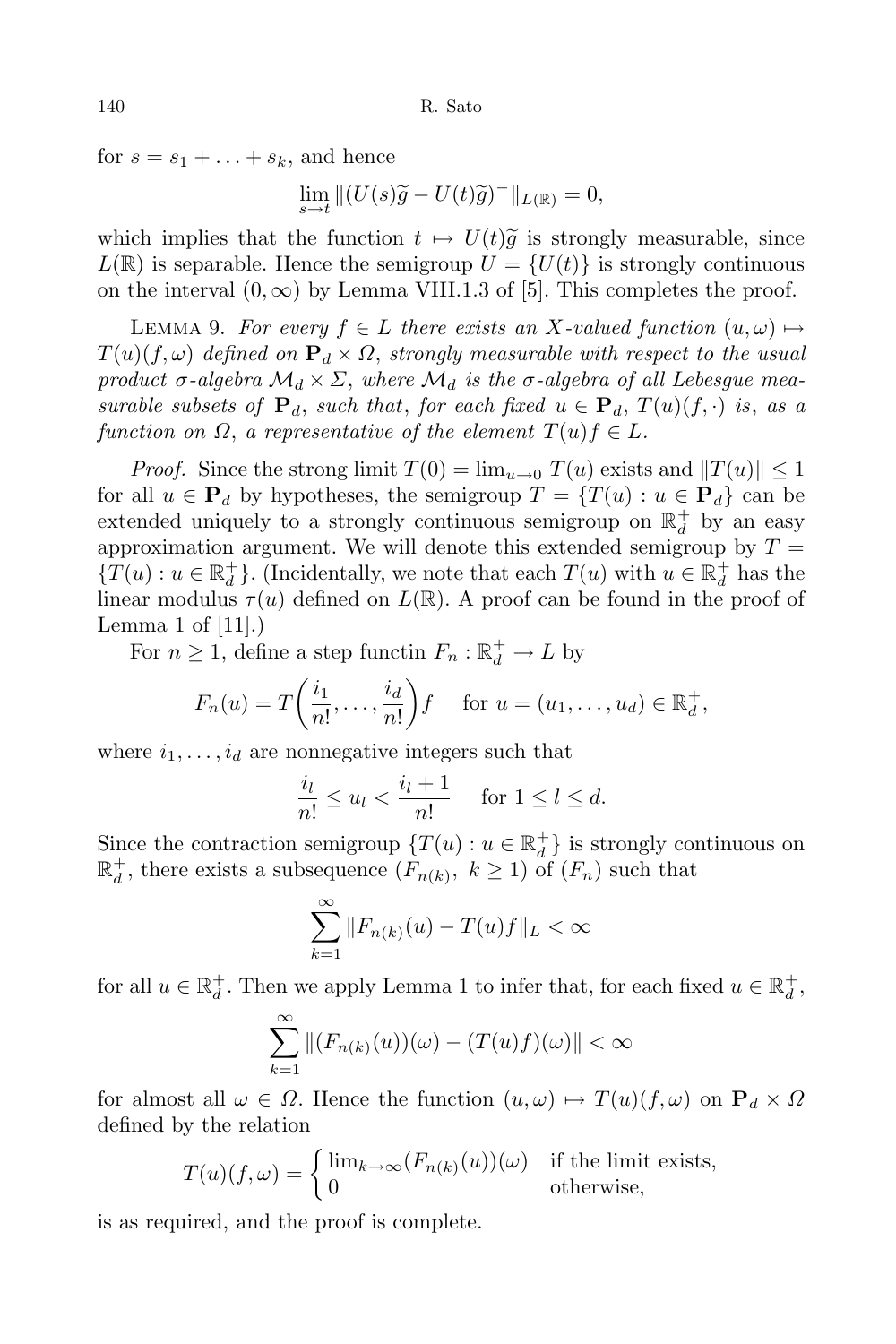LEMMA 10. *Let f* ∈ *L. If*  $a, b ∈ \mathbb{R}_1^+$  *with*  $a < b$ *, define a function*  $F(\omega)$ *on Ω by the relation*

$$
F(\omega) = \begin{cases} \int_{(a,b]^d} T(u)(f,\omega) \, du & \text{if the integral exists,} \\ 0 & \text{otherwise.} \end{cases}
$$

*Then*  $F(\cdot)$  *is a representative of the element*  $\int_{(a,b]^d} T(u) f \, du \in L$ *.* 

*Proof.* First we notice that

$$
\int\limits_{(a,b]^d} \|T(u)(f,\omega)\| \, du < \infty
$$

for almost all  $\omega \in \Omega$ . In fact, there exists a strictly positive measurable function *w* on *Ω* such that

$$
\int_{\Omega} ||f(\omega)||w(\omega) d\mu < \infty
$$

for all  $f \in L$ , by Lemma 4. Thus we can find a constant  $\widetilde{K} > 0$  so that

(10) 
$$
\int_{\Omega} ||f(\omega)||w(\omega) d\mu(\omega) \leq \widetilde{K} ||f||_{L}
$$

for all  $f \in L$  (cf. the proof of Lemma 4 of [12]). Then by Fubini's theorem

$$
\int_{\Omega} \int_{(a,b]^d} ||T(u)(f,\omega)||w(\omega) du d\mu(\omega) = \int_{(a,b]^d} \int_{\Omega} ||T(u)(f,\omega)||w(\omega) d\mu(\omega) du
$$
  

$$
\leq \int_{(a,b]^d} \widetilde{K} ||f||_L du < \infty.
$$

Since  $w(\omega) > 0$  on  $\Omega$ , this shows that  $\int_{(a,b]^d} ||T(u)(f,\omega)|| du < \infty$  for almost all *ω ∈ Ω*.

Now, by the strong continuity of  $T = \{T(u)\}\$  on  $\mathbb{R}_d^+$  $d$ <sup>+</sup>, there exists a sequence  $(F_n, n \ge 1)$  of step functions  $F_n : (a, b]^d \to L$  such that

$$
\|\widehat{F}_n(u)\|_{L} \le \|f\|_{L}
$$
 and  $\lim_{n \to \infty} \|\widehat{F}_n(u) - T(u)f\|_{L} = 0$ 

for all  $u \in (a, b]^d$ . Thus by Lebesgue's convergence theorem we have

(11) 
$$
\int_{(a,b]^d} T(u)f du = \operatorname{strong-lim}_{n \to \infty} \int_{(a,b]^d} \widehat{F}_n(u) du.
$$

Here we may assume without loss of generality that

$$
\sum_{n=1}^{\infty} \int_{(a,b]^d} \|\widehat{F}_n(u) - T(u)f\|_L \, du < \infty.
$$

Then by (10) and Fubini's theorem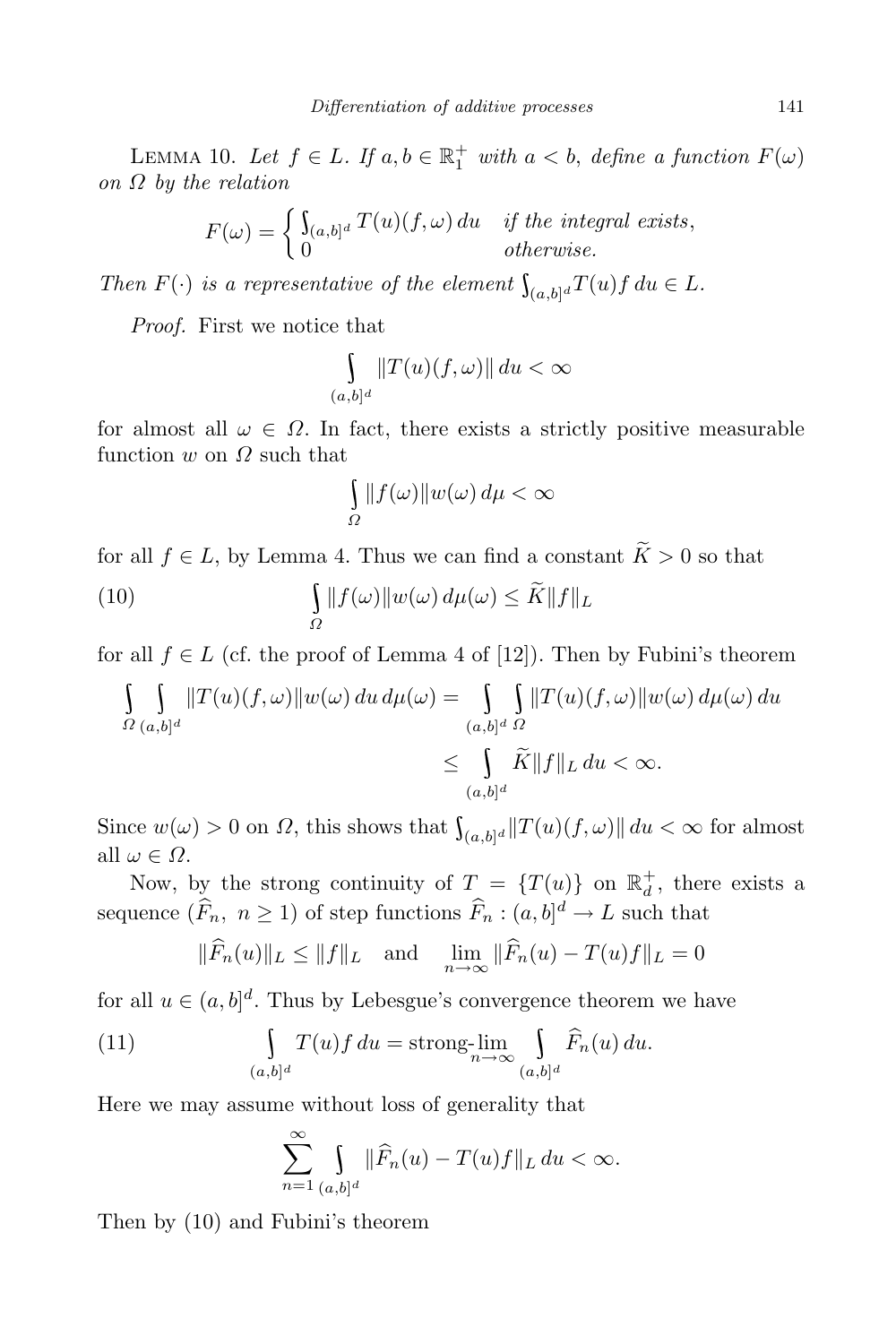142 R. Sato

$$
\infty > \sum_{n=1}^{\infty} \int_{(a,b]^d} \int_{\Omega} \| (\widehat{F}_n(u))(\omega) - T(u)(f,\omega) \| w(\omega) d\mu(\omega) du
$$
  
= 
$$
\sum_{n=1}^{\infty} \int_{\Omega} w(\omega) \Big( \int_{(a,b]^d} \| (\widehat{F}_n(u))(\omega) - T(u)(f,\omega) \| du \Big) d\mu(\omega),
$$

whence the inequality

$$
\sum_{n=1}^{\infty} \int_{(a,b]^d} \| (\widehat{F}_n(u))(\omega) - T(u)(f, \omega) \| du < \infty
$$

must hold for almost all  $\omega \in \Omega$ , since  $w(\omega) > 0$  on  $\Omega$ . Consequently,

(12) 
$$
\lim_{n \to \infty} \int_{(a,b]^d} (\widehat{F}_n(u))(\omega) du = \int_{(a,b]^d} T(u)(f, \omega) du
$$

for almost all  $\omega \in \Omega$ . On the other hand, since  $\widehat{F}_n : (a, b] \to L$  is a step function, it is clear that the function  $\omega \mapsto \int_{(a,b]^d} (F_n(u))(\omega) du$  is a representative of the element  $\int_{(a,b]^d} F_n(u) du \in L$ , for each  $n \geq 1$ . Hence the lemma follows from  $(11)$  and  $(12)$  together with Lemma 2.

LEMMA 11. Let  $f \in L$  and  $\beta > 0$ . Then the function  $f_{\beta} = \int_{(0,\beta]^d} T(u)f du$ *satisfies*

$$
f_{\beta}(\omega) = \mathop{\mathrm{q-lim}}\limits_{\alpha \to 0} \alpha^{-d} \Big( \int\limits_{(0,\alpha]^d} T(u) f_{\beta} \, du \Big)(\omega)
$$

*for almost all*  $\omega \in \Omega$ *.* 

*Proof.* By Fubini's theorem, the *X*-valued function  $F_\beta(u, \omega)$  on  $\mathbf{P}_d \times \Omega$ defined by

$$
F_{\beta}(u,\omega) = \begin{cases} \int_{u+(0,\beta]^d} T(t)(f,\omega) dt & \text{if the integral exists,} \\ 0 & \text{otherwise,} \end{cases}
$$

is strongly measurable with respect to  $\mathcal{M}_d \times \Sigma$ . By Lemmas 9 and 10 we have

$$
F_{\beta}(u,\omega)=T(u)(f_{\beta},\omega)
$$

for almost all  $(u, \omega) \in \mathbf{P}_d \times \Omega$  with respect to the product measure of  $\lambda_d$ and *µ*. Thus

$$
q\lim_{\alpha \to 0} \alpha^{-d} \Big( \int_{(0,\alpha]^d} T(u) f_{\beta} du \Big) (\omega)
$$
  
=  $q\lim_{\alpha \to 0} \alpha^{-d} \int_{(0,\alpha]^d} T(u) (f_{\beta}, \omega) du$  (by Lemma 10)  
=  $q\lim_{\alpha \to 0} \alpha^{-d} \int_{(0,\alpha]^d} F_{\beta}(u,\omega) du = \int_{(0,\beta]^d} T(u) (f, \omega) du$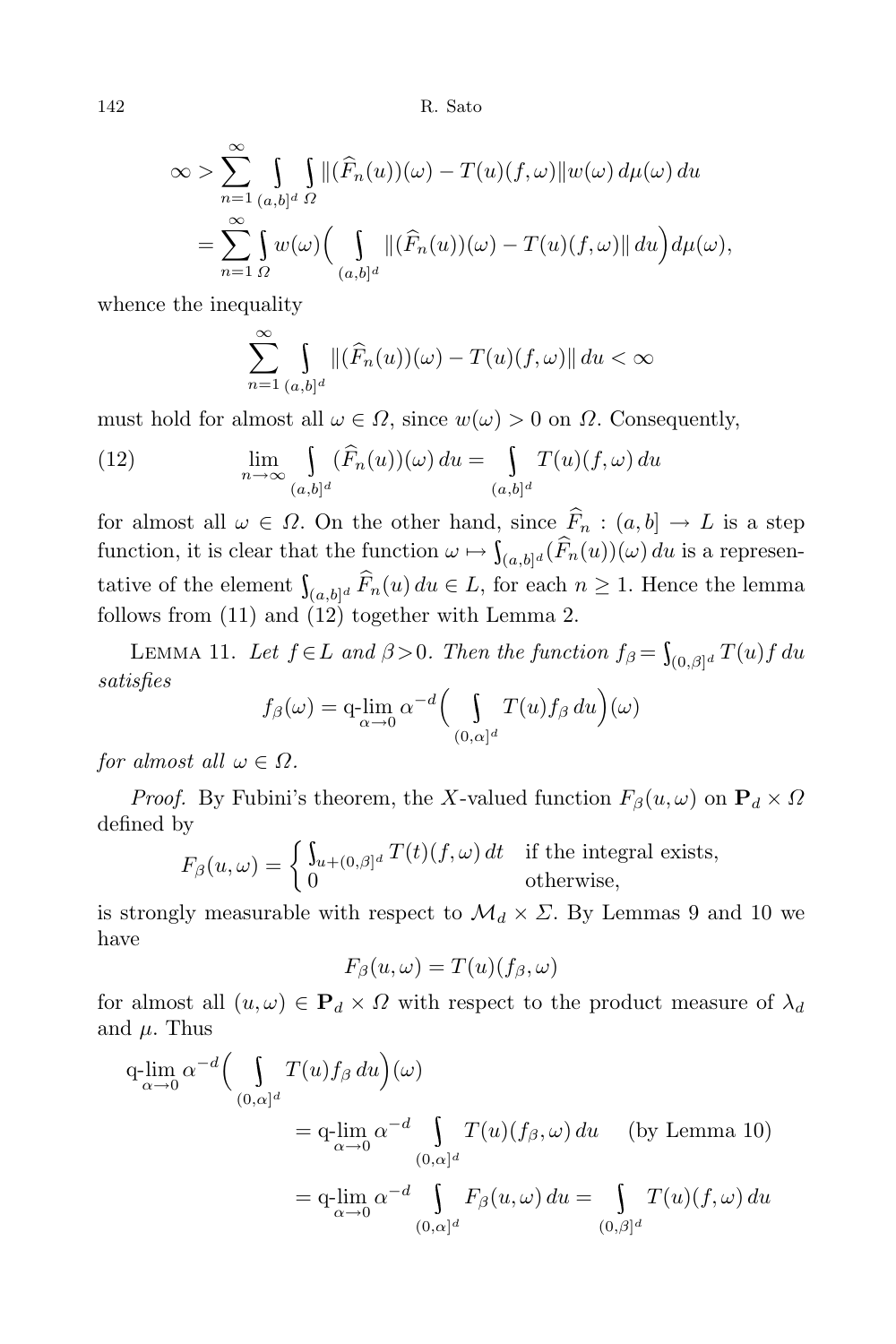for almost all  $\omega \in \Omega$ , where the last equality follows from the obvious fact that

$$
\lim_{\substack{u \to 0 \\ u \in \mathbf{P}_d}} F_\beta(u, \omega) = \int_{(0,\beta]^d} T(t)(f, \omega) dt
$$

for almost all  $\omega \in \Omega$ . Since the function  $\omega \mapsto \int_{(0,\beta]^d} T(u)(f,\omega) du$  is a representative of  $f_\beta$  by Lemma 10, this completes the proof.

## **3. Proof of the Theorem**

*Part I*: *Proof of the first half*. If  $f \in L$  then, since

$$
T(0) = \operatorname{strong-}\lim_{u \to 0} T(u),
$$

we find

$$
\lim_{\beta \to 0} \|T(0)f - \beta^{-d} \int_{(0,\beta]^d} T(u)f \, du \|_{L} = 0
$$

and

$$
T(u)(f - T(0)f) = 0 \quad \text{for } u \in \mathbf{P}_d.
$$

Hence by Lemma 11 there exists a sequence  $(f_n, n \ge 1)$  of functions in *L* so that  $||T(0)f - f_n||_L < 2^{-n}$ ,  $T(0)f_n = f_n$ , and

(13) 
$$
q\lim_{\alpha \to 0} \alpha^{-d} \Big( \int_{(0,\alpha]^d} T(u) f_n \, du \Big)(\omega) = f_n(\omega)
$$

for almost all  $\omega \in \Omega$ , for every  $n \geq 1$ . We now define a nonnegative measurable function  $\tilde{G}(\omega)$  on  $\Omega$  by the relation

$$
\widetilde{G}(\omega) = \mathop{\text{q-lim sup}}_{\alpha \to 0} \left\| \alpha^{-d} \Big( \int_{(0,\alpha]^d} T(u)f \, du \Big) (\omega) - T(0)f(\omega) \right\|.
$$

It then suffices to prove that  $\widetilde{G}(\omega) = 0$  for almost all  $\omega \in \Omega$ . To do so, we use the equation

$$
\alpha^{-d} \int_{(0,\alpha]^d} T(u)f du - T(0)f
$$
  
=  $\alpha^{-d} \int_{(0,\alpha]^d} T(u)(T(0)f - f_n) du + \alpha^{-d} \int_{(0,\alpha]^d} T(u)f_n du$   
-  $T(0)f_n + T(0)(f_n - f).$ 

From (13) we obtain

$$
\widetilde{G}(\omega) \le \mathbf{q}\text{-}\limsup_{\alpha \to 0} \left\| \alpha^{-d} \Big( \int_{(0,\alpha]^d} T(u)(T(0)f - f_n) du \Big) (\omega) \right\|
$$

$$
+ \|T(0)(f_n - f)(\omega)\|
$$

$$
= \mathbf{I}_n(\omega) + \mathbf{II}_n(\omega)
$$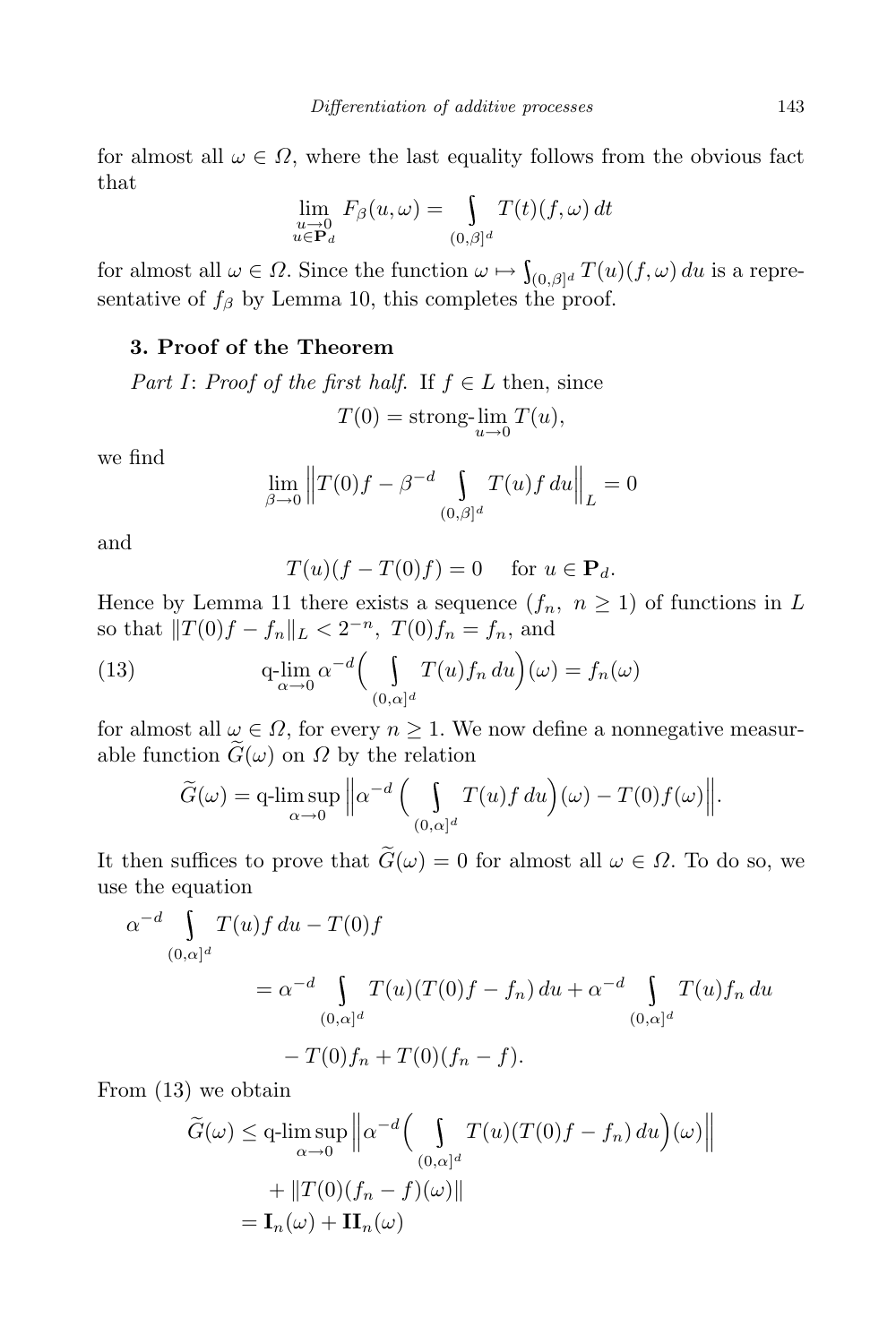for almost all  $\omega \in \Omega$ . Since

$$
\sum_{n=1}^{\infty} ||T(0)(f_n - f)||_L = \sum_{n=1}^{\infty} ||f_n - T(0)f||_L < \sum_{n=1}^{\infty} 2^{-n} < \infty,
$$

it follows from Lemma 1 that

$$
\lim_{n \to \infty} \mathbf{II}_n(\omega) = \lim_{n \to \infty} ||T(0)(f_n - f)(\omega)|| = 0
$$

for almost all  $\omega \in \Omega$ .

To estimate  $I_n(\omega)$ , we notice that

$$
\left\| \left( \int_{(0,\alpha]^d} T(u)(T(0)f - f_n) du \right) (\omega) \right\| \le \left( \int_{(0,\alpha]^d} \tau(u)(\|T(0)f(\cdot) - f_n(\cdot)\|) du \right) (\omega)
$$

for almost all  $\omega \in \Omega$ . Hence by Lemma 7,

$$
\|\alpha^{-d}\Big(\int_{(0,\alpha]^d}T(u)(T(0)f - f_n) du\Big)(\omega)\|
$$
  

$$
\leq C_d\widetilde{\alpha}^{-1}\Big(\int_0^{\widetilde{\alpha}}T^m(t)(\|T(0)f(\cdot) - f_n(\cdot)\|) dt\Big)(\omega)
$$

for almost all  $\omega \in \Omega$ , where  $\log \tilde{\alpha} = 2^{-m} \log \alpha$ . Since  $0 \leq T^m(t) \leq U(t)$  for  $t > 0$  by the construction of the semigroup  $U = \{U(t)\}\text{, it follows that}$ 

(14) 
$$
\mathbf{I}_n(\omega) \leq C_d \, \text{q-lim} \sup_{\widetilde{\alpha} \to 0} \widetilde{\alpha}^{-1} \Big( \int_0^{\widetilde{\alpha}} U(t) (\|T(0)f(\cdot) - f_n(\cdot) \|) \, dt \Big) (\omega)
$$

for almost all  $\omega \in \Omega$ .

Here we need two decompositions  $\Omega = P + N$  and  $\Omega = C + D$  of  $\Omega$  (with respect to  $U = \{U(t)\}\)$  mentioned in [12]. We recall that  $\Omega = P + N$  is the measurable decomposition such that

(a) if  $\widetilde{f} \in L(\mathbb{R})$  and  $\{\omega : \widetilde{f}(\omega) \neq 0\} \subset N$ , then  $||U(t)\widetilde{f}||_{L(\mathbb{R})} = 0$  for all  $t > 0$ ,

 $f(\mathbf{b})$  if  $0 \neq \hat{f} \in L(\mathbb{R})^+$  and  $\mu({\omega : \hat{f}(\omega) \neq 0} \cap P) > 0$ , then  $||U(t)\hat{f}||_{L(\mathbb{R})}$ *>* 0 for some *t >* 0.

Next,  $\Omega = C + D$  is the measurable decomposition such that

- (c)  $U(t)\tilde{f}(\omega) = 0$  on *D* for every  $t > 0$  and  $\tilde{f} \in L(\mathbb{R}),$
- $(C = \bigcup_{n=1}^{\infty} {\{\omega : U(1/n)\tilde{h}(\omega) > 0\}}$  for some  $\tilde{h} \in L(\mathbb{R})^+$ .

Since  $(L, \|\cdot\|_L)$  has property  $(IV)$ , it follows from Proposition 2 of [12] that

$$
(15) \t C \subset P.
$$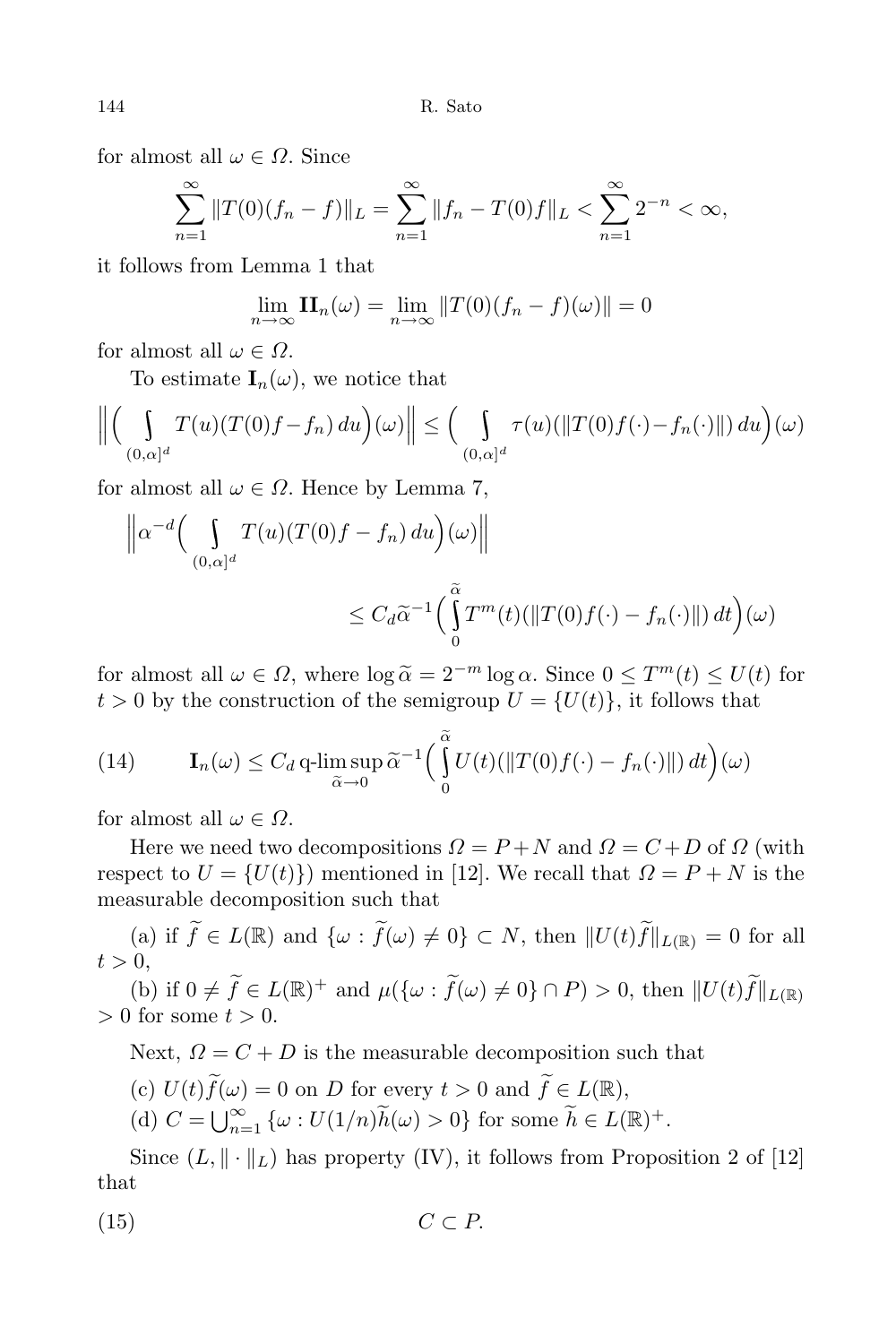On the other hand, from (c) and Lemma 2 we see that

$$
\left(\int_{0}^{\tilde{\alpha}} U(t)(\|T(0)f(\cdot)-f_n(\cdot)\|) dt\right)(\omega) = 0 \quad \text{on } D.
$$

Therefore it follows from the Theorem of [12] and (15) that for each  $n \geq 1$ the limit

(16) 
$$
\widetilde{h}_n(\omega) := \mathop{\mathrm{q-lim}}_{\widetilde{\alpha}\to 0} \widetilde{\alpha}^{-1} \Big( \int_0^{\widetilde{\alpha}} U(t) (\|T(0)f(\cdot) - f_n(\cdot)\|) dt \Big) (\omega)
$$

exists and is finite for almost all  $\omega \in \Omega$ .

Now, for an integer  $m \geq 1$ , define a nonnegative measurable function  $h_{n,m}$  on *Ω* by

$$
\widetilde{h}_{n,m}(\omega) = \inf_{k \ge m} k \bigg( \int_0^{1/k} U(t) (\|T(0)f(\cdot) - f_n(\cdot)\|) dy \bigg)(\omega).
$$

Clearly,  $h_{n,m} \in L(\mathbb{R})^+$ ,  $0 \le h_{n,1}(\omega) \le h_{n,2}(\omega) \le \ldots \uparrow h_n(\omega)$  for almost all  $\omega \in \Omega$ , and

$$
\|\widetilde{h}_{n,m}\|_{L(\mathbb{R})} \le \|T(0)f - f_n\|_{L} < 2^{-n} \quad \text{for every } m \ge 1
$$

by properties  $(I)$  and  $(II)$ . Thus from properties  $(V)$ ,  $(II)$  and Lemma 3 we see that  $\tilde{h}_n$  is a function in  $L(\mathbb{R})^+$  such that

$$
\|\widetilde{h}_n\|_{L(\mathbb{R})} = \lim_{m \to \infty} \|\widetilde{h}_{n,m}\|_{L(\mathbb{R})} \le \|T(0)f - f_n\|_{L} < 2^{-n}.
$$

Since  $\sum_{n=1}^{\infty} \|\tilde{h}_n\|_{L(\mathbb{R})} < \infty$ , it follows from Lemma 1 that  $\sum_{n=1}^{\infty} \tilde{h}_n(\omega) < \infty$ for almost all  $\omega \in \Omega$ , which yields

$$
\lim_{n\to\infty} \mathbf{I}_n(\omega) = 0
$$

for almost all  $\omega \in \Omega$ , because  $0 \leq I_n(\omega) \leq C_d h_n(\omega)$  for almost all  $\omega \in \Omega$  by (14) and (16). Hence we have proved that  $G(\omega) = 0$  for almost all  $\omega \in \Omega$ , and this establishes the first half of the theorem.

*Part II*: *Proof of the second half*. For this purpose, *X* will be assumed below to be reflexive. Let  $F: \mathcal{I}_d \to L$  be a bounded additive process with respect to the semigroup  $T = \{T(u) : u \in \mathbf{P}_d\}$ , where  $d = 2^m$  with  $m \geq 1$ . By Example (b) there exists an almost additive process  $F^0$  :  $\mathcal{I}_d \to L(\mathbb{R})^+$ with respect to the subsemigroup  $\{\tau(u): u \in \mathbf{P}_d\}$  such that for every  $I \in \mathcal{I}_d$ ,

(17) 
$$
||F(I)(\omega)|| \leq F^0(I)(\omega)
$$

for almost all  $\omega \in \Omega$ . By Lemma 7 there exists a one-dimensional strongly continuous subsemigroup  $T^m = \{T^m(t) : t > 0\}$  and a one-dimensional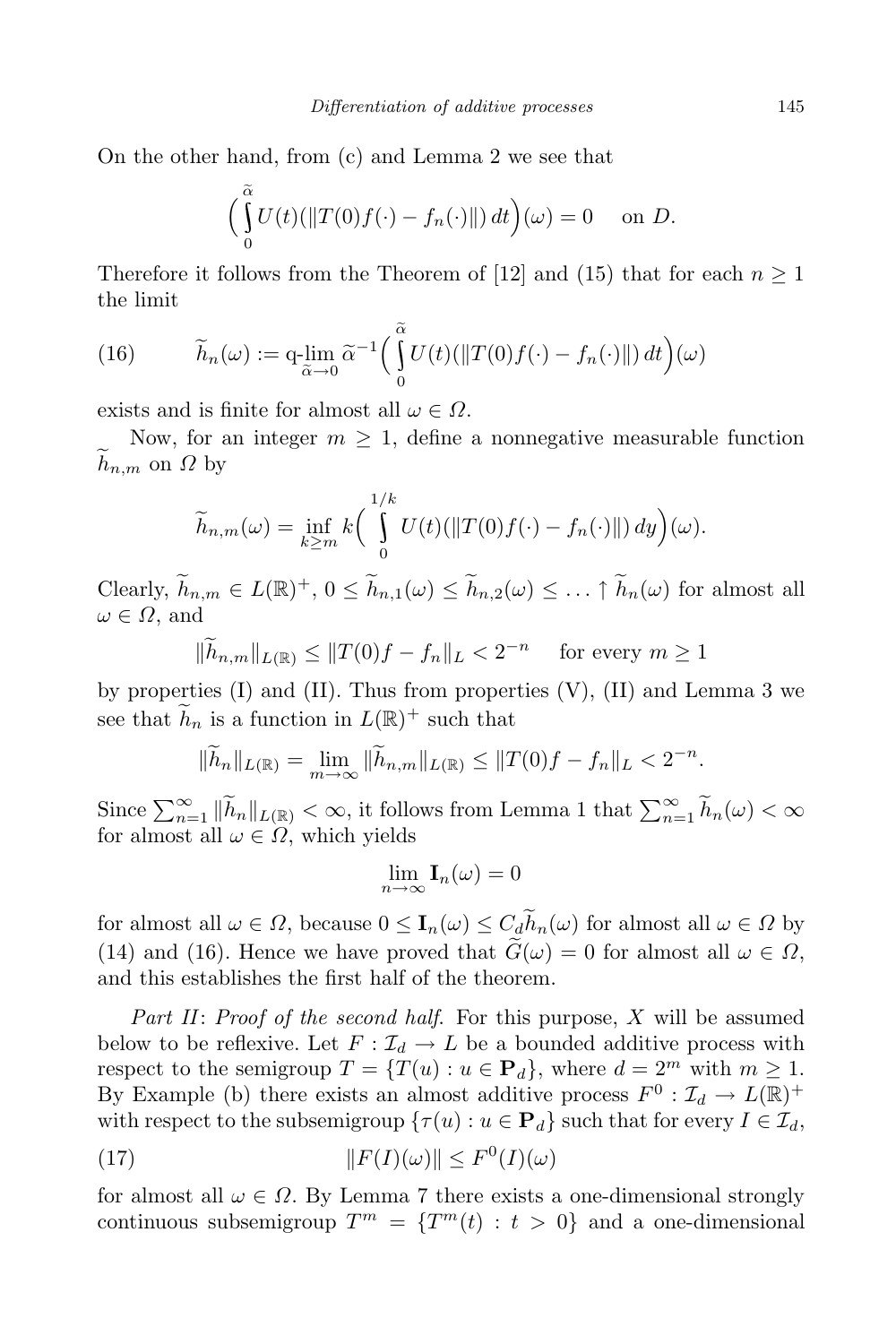almost additive process  $F^m : \mathcal{I}_1 \to L(\mathbb{R})^+$  with respect to  $T^m = \{T^m(t)\}$ such that for every  $\alpha > 0$ ,

(18) 
$$
\alpha^{-d} F^{0}((0, \alpha)^{d})(\omega) \leq C_{d} \widetilde{\alpha}^{-1} F^{m}((0, \widetilde{\alpha}])(\omega)
$$

for almost all  $\omega \in \Omega$ , where  $\log \tilde{\alpha} = 2^{-m} \log \alpha$ . Thus, taking into account property (V) and Lemma 3, we can apply the same proof of Lemma 3 of [11] to obtain a bounded one-dimensional process  $G : \mathcal{I}_1 \to L(\mathbb{R})^+$ , additive with respect to the semigroup  $U = \{U(t) : t > 0\}$  of Lemma 8, such that for every  $\alpha > 0$ ,

(19) 
$$
F^m((0,\alpha])(\omega) \leq \widetilde{G}((0,\alpha])(\omega)
$$

for almost all  $\omega \in \Omega$ .

Since

$$
\begin{cases} \widetilde{G}((0,\alpha]) = \widetilde{G}((0,\varepsilon]) + U(\varepsilon)\widetilde{G}((0,\alpha-\varepsilon]), \\ \|\widetilde{G}((0,\varepsilon])\|_{L(\mathbb{R})} \to 0 \quad \text{as } \varepsilon \to 0, \quad \text{and} \\ U(\varepsilon)\widetilde{G}((0,\alpha-\varepsilon])(\omega) = 0 \quad \text{on } D \quad \text{(by (c))}, \end{cases}
$$

it follows from Lemma 2 that for every  $\alpha > 0$ ,

(20) 
$$
G((0, \alpha])(\omega) = 0 \text{ on } D.
$$

Hence from (15) and (c) we see that it may be assumed without loss of generality that

$$
(21) \t\t\t \t\t\t \Omega = C = P
$$

(In fact, if  $f \in L$  is such that  $f(\omega) = 0$  on D then, since  $(U(t) \| f(\cdot) \|)(\omega) = 0$ on *D* for every  $t > 0$ , it follows from the construction of  $U = \{U(t)\}\$ that  $(T^m(t) || f(\cdot) ||)(\omega) = 0$  on *D* for every  $t > 0$ , which in turn implies that  $T(u) f(\omega) = 0$  on *D* for every  $u \in \mathbf{P}_d$ , by the costruction of  $T^m = \{T^m(t) :$  $t > 0$ } (see the proof of Lemma 2 of [11]). From this and (15), without loss of generality, we may assume (21) for the proof of the theorem.)

Then, by Theorem of [12], the limit

(22) 
$$
\widetilde{g}(\omega) := \mathbf{q} \cdot \lim_{\widetilde{\alpha} \to 0} \widetilde{\alpha}^{-1} \widetilde{G}((0, \widetilde{\alpha}])(\omega)
$$

exists and is finite for almost all  $\omega \in \Omega = C = P$ , and since  $\tilde{G}$  is a bounded process in  $L(\mathbb{R})^+$ , it follows from properties (I), (II) and (V) that the limit function  $\widetilde{g}$  is in  $L(\mathbb{R})^+$ .

To complete the proof we use Lemma 8 of [12] as follows. By this lemma we can find a positive number  $\beta$  and a sequence  $(v_n, n \ge 1)$  of nonnegative measurable functions on *Ω* so that

- $(i)$   $0 \le v_1(\omega) \le v_2(\omega) \le \ldots$  for almost all  $\omega \in \Omega$ ,
- (ii)  $\lim_{n\to\infty} v_n(\omega) > 0$  for almost all  $\omega \in \Omega = P = C$ ,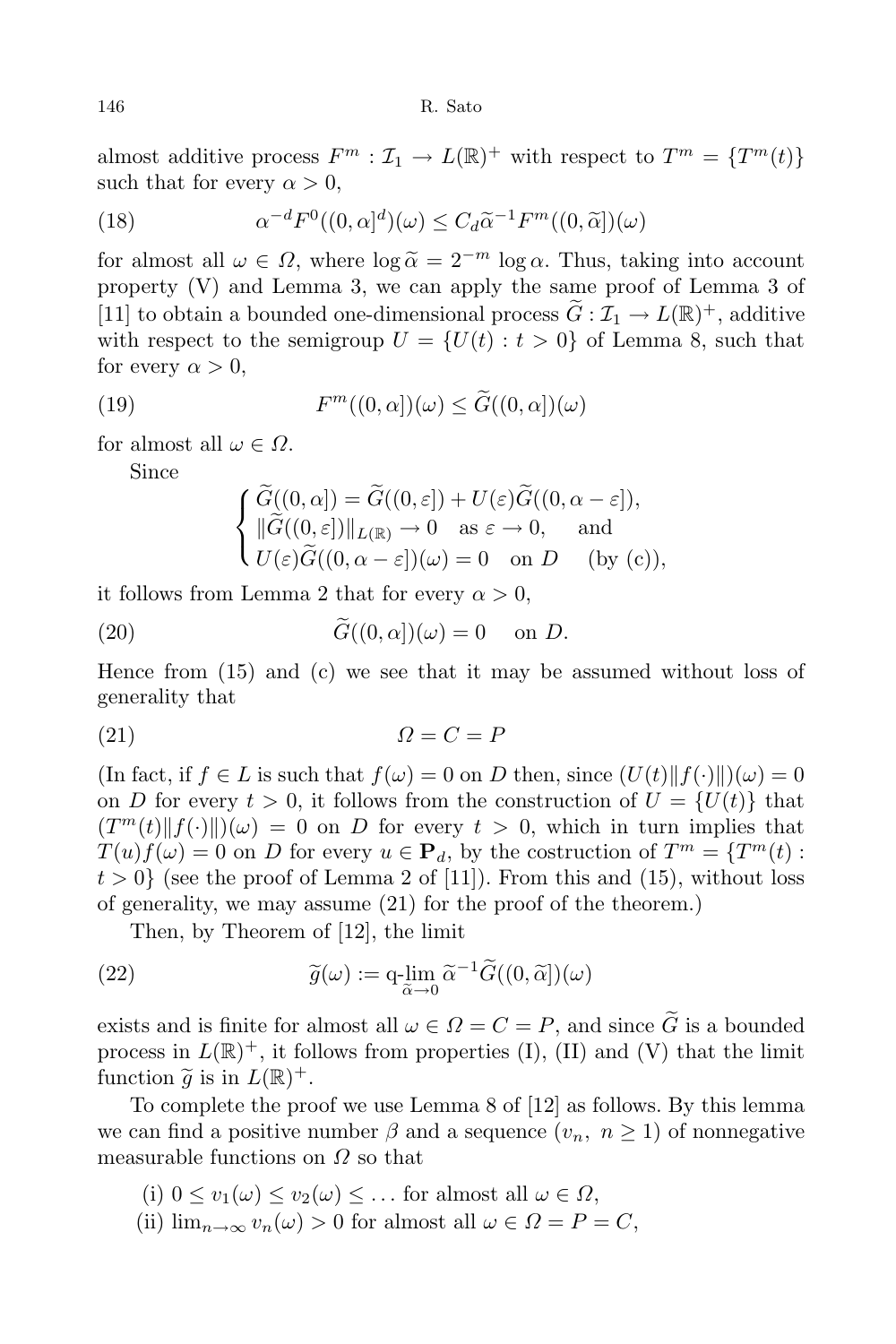(iii) for each  $f \in L(\mathbb{R})^+$ ,  $t > 0$  and  $n \ge 1$  we have

(23) 
$$
\int_{\Omega} (U(t)\tilde{f}) \cdot v_n d\mu \leq e^{\beta t} \int_{\Omega} \tilde{f} \cdot v_n d\mu < \infty.
$$

For  $n \geq 1$ , we let

(24) 
$$
P_n = \{\omega : v_n(\omega) > 0\}.
$$

Clearly,  $P_1 \subset P_2 \subset \ldots$  and  $\bigcup_{n=1}^{\infty} P_n = \Omega$ . If  $f \in L$  is such that  $f(\omega) = 0$  on *P<sub>n</sub>*, then (23) implies that  $(U(t)$ *k* $f(\cdot)$ *k* $)(\omega) = 0$  on *P<sub>n</sub>* for every  $t > 0$ . Thus it follows, as before, that  $T(u)f(\omega) = 0$  on  $P_n$  for every  $u \in \mathbf{P}_d$ . Hence if we let

(25) 
$$
T_n(u)f = (T(u)f)\chi_{P_n}
$$

for  $u \in \mathbf{P}_d$  and  $f \in L_n$ , where  $L_n$  is a subspace of  $L$  defined by

 $L_n = \{f \in L : f(\omega) = 0 \text{ on } \Omega \setminus P_n\},\$ 

then  $T_n = \{T_n(u) : u \in \mathbf{P}_d\}$  becomes a strongly continuous *d*-dimensional semigroup of linear contractions on  $L_n$  for which the strong limit  $T_n(0)$ strong-lim<sub>*u*→0</sub>  $T_n(u)$  exists. It is clear that

$$
T_n(0)f = (T(0)f)\chi_{P_n}
$$

for every  $f \in L_n$ . Next let

$$
F_n(I) = F(I)\chi_{P_n}
$$

for  $I \in \mathcal{I}_d$ . Then  $F_n : \mathcal{I}_d \to L_n$  becomes a bounded process in  $L_n$  which is additive with respect to the semigroup  $T_n = \{T_n(u) : u \in \mathbf{P}_d\}$ . Moreover, if  $U_n = \{U_n(t) : t > 0\}$  denotes the one-dimensional semigroup of positive linear contractions on  $L_n(\mathbb{R})$ , where

$$
L_n(\mathbb{R}) := \{ \widetilde{f} \in L(\mathbb{R}) : \widetilde{f}(\omega) = 0 \text{ on } \Omega \setminus P_n \},
$$

induced from the semigroup  $T_n = \{T_n(u) : u \in \mathbf{P}_d\}$  through Lemmas 7 and 8, then

(27) 
$$
U_n(t)f = (U(t)f)\chi_{P_n}
$$

for every  $f \in L_n(\mathbb{R})$  and  $t > 0$ .

Taking into account (27), we will limit ourselves to the semigroup  $T_n =$  ${T_n(u) : u \in \mathbf{P}_d}$  for the moment; hence we may and do assume for a while that

$$
(28) \t\t P_n = P = \Omega = C.
$$

Thus  $U_n(t) = U(t)$  holds for  $t > 0$ ; and by the right-hand side inequality of  $(23)$  there exists a constant  $K > 0$  such that

(29) 
$$
\int_{\Omega} ||f(\omega)||v_n(\omega) d\mu \leq K ||f||_L
$$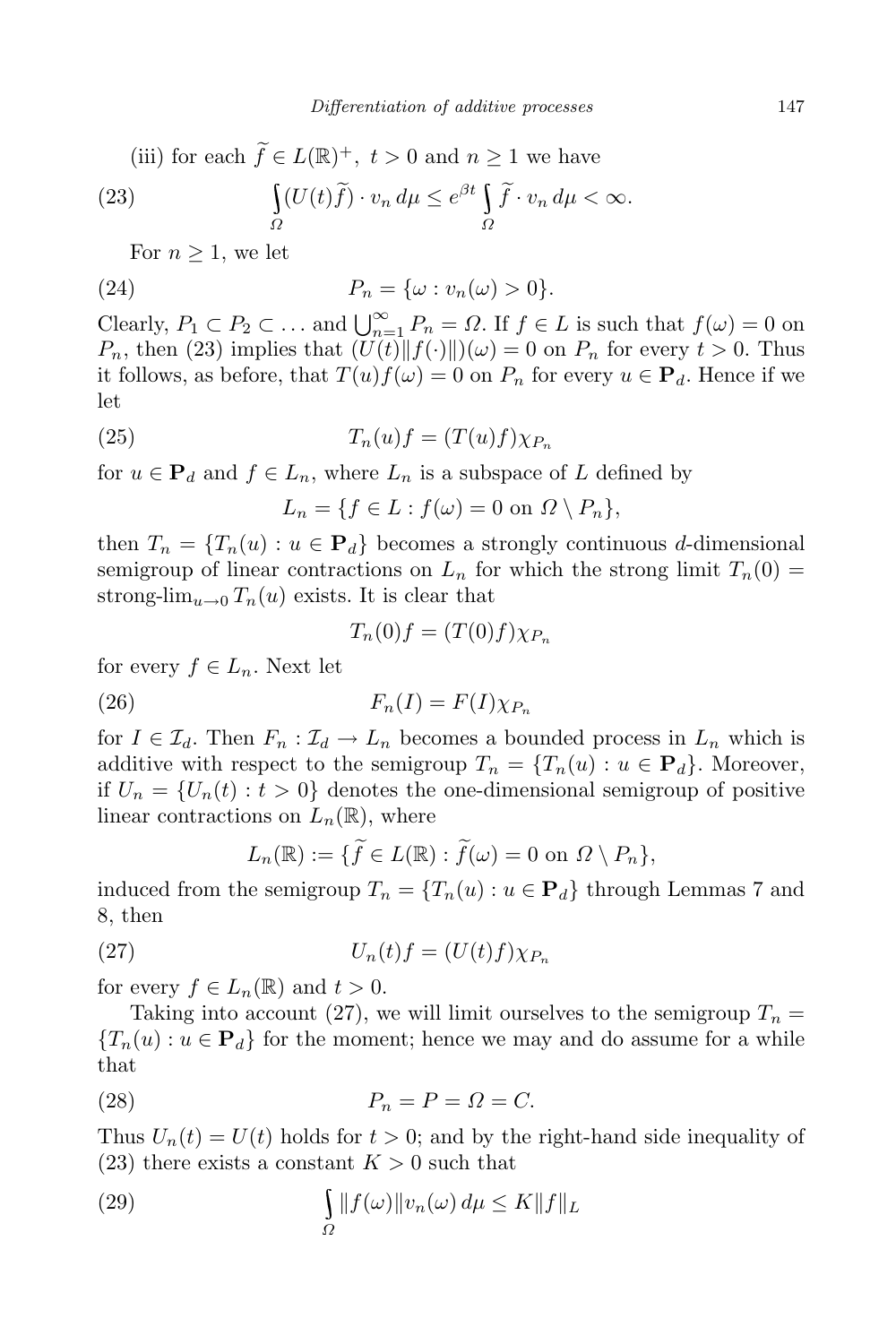for all  $f \in L$  (cf. Lemma 4 of [12]). It follows that

$$
L \subset L_1(v_n d\mu; X) := L_1((\Omega, \Sigma, v_n d\mu); X),
$$

and in particular

(30) 
$$
L(\mathbb{R}) \subset L_1(v_n d\mu; \mathbb{R}) := L_1((\Omega, \Sigma, v_n d\mu); \mathbb{R}).
$$

Since  $L(\mathbb{R})$  is dense in  $L_1(v_n, d\mu; \mathbb{R})$ , (23) and (29) show that  $U = \{U(t)\}$  can be regarded as a strongly continuous semigroup of positive linear operators on  $L_1(v_n \, d\mu; \mathbb{R})$  such that

$$
||U(t)||_{L_1(v_n d\mu;\mathbb{R})} \le e^{\beta t} \quad \text{for } t > 0,
$$

and thus  $\{e^{-\beta t}U(t) : t > 0\}$  becomes a strongly continuous contraction semigroup on  $L_1(v_n \, d\mu; \mathbb{R})$ . Since  $C = \Omega$  by (28), it follows from Akcoglu and Chacon [1] that the strong limit

(31) 
$$
U(0) = \text{strong-}\lim_{t \to 0} e^{-\beta t} U(t)
$$

exists in  $L_1(v_n d\mu; \mathbb{R})$ .

Let  $\widetilde{g} \in L(\mathbb{R})^+$  be the function in (22). Then, by putting

(32) 
$$
\widetilde{g}_k = k\widetilde{G}((0,k^{-1}]) \quad \text{for } k \ge 1,
$$

we have

(33) 
$$
0 \le U(0)\tilde{g}(\omega) \le \liminf_{n \to \infty} U(0)\tilde{g}_k(\omega) = \liminf_{k \to \infty} \tilde{g}_k(\omega) = \tilde{g}(\omega)
$$

for almost all  $\omega \in \Omega$ . On the other hand, since  $C = \Omega$  by hypothesis, it follows from (d) of the decomposition  $Q = C + D$  that there exists a strictly positive function  $\tilde{f}$  in  $L_1(v_n, d\mu; \mathbb{R})$  such that  $U(0)\tilde{f} = \tilde{f}$ . Since  $U(0)$  is a positive linear contraction on  $L_1(v_n \, d\mu; \mathbb{R})$ , we see that

$$
U(0)^{*}1 = 1 \in L_{\infty}(v_n d\mu; \mathbb{R}) = L_1(v_n d\mu; \mathbb{R})^{*},
$$

so that

$$
\int_{\Omega} [U(0)\tilde{g}]v_n d\mu = \int_{\Omega} \tilde{g}[U(0)^*1]v_n d\mu = \int_{\Omega} \tilde{g}v_n d\mu,
$$

and by (33),

(34) 
$$
U(0)\widetilde{g} = \widetilde{g} \in L(\mathbb{R})^+ \subset L_1(v_n \, d\mu; \mathbb{R})^+.
$$

Next, define

(35) 
$$
\widetilde{h}_k = \widetilde{g} \wedge \widetilde{k}\widetilde{G}((0,\widetilde{k}^{-1}]) \quad \text{for } k \ge 1,
$$

where  $\log \tilde{k} = 2^{-m} \log k$ . Since  $\lim_{k \to \infty} \tilde{g}_k(\omega) = \tilde{g}(\omega) = \lim_{k \to \infty} \tilde{h}_k(\omega)$  for almost all  $\omega \in \Omega$  by (22), it follows from Lemma 3 that

(36) 
$$
\lim_{k \to \infty} \|\widetilde{g} - \widetilde{h}_k\|_{L(\mathbb{R})} = 0.
$$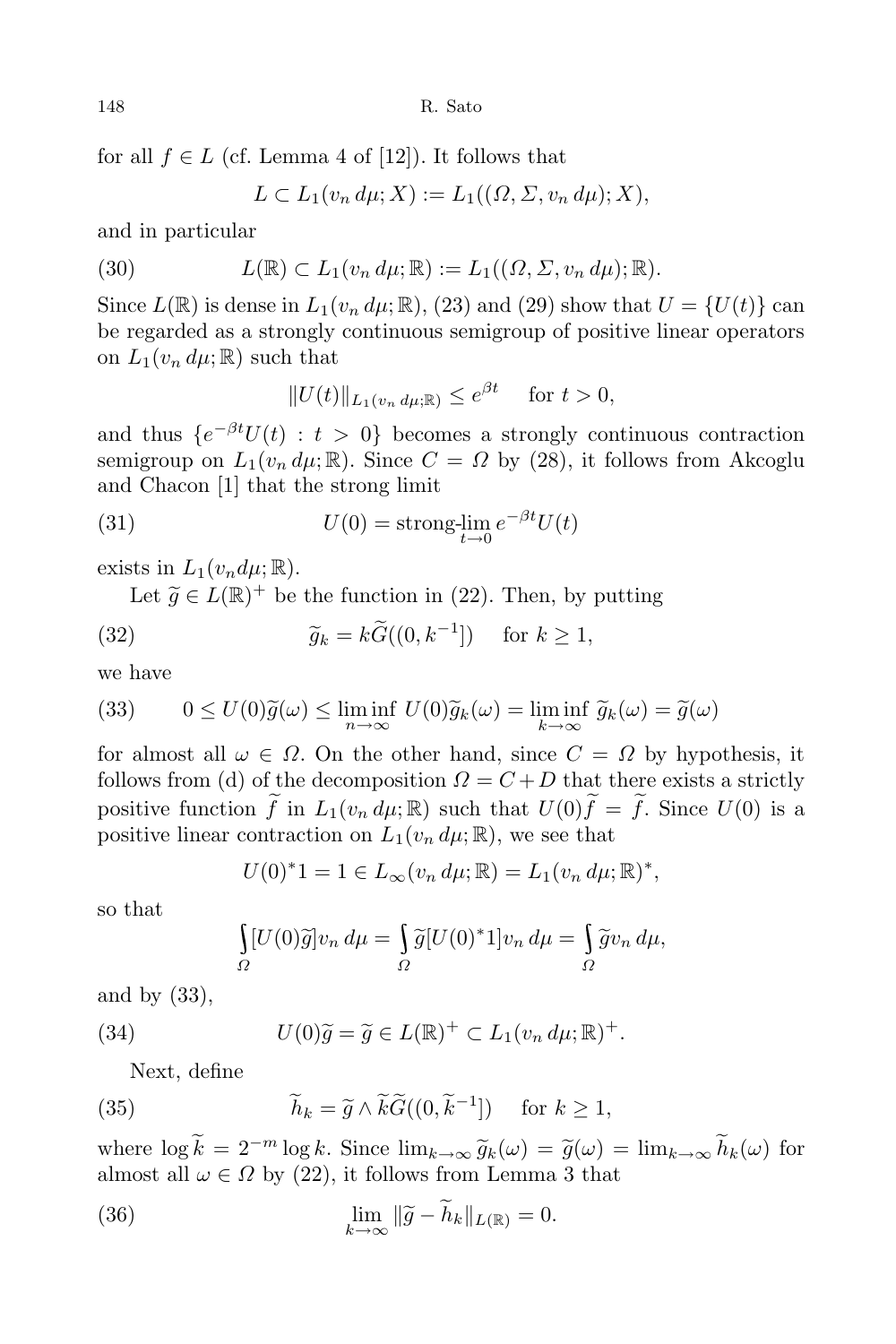On the other hand, since the functions  $f_k$  on  $\Omega$  defined by

$$
f_k(\omega) = \begin{cases} k^d F((0, k^{-1}]^d)(\omega) & \text{if } k^d || F((0, k^{-1}]^d)(\omega) || \le C_d \widetilde{h}_k(\omega), \\ C_d \widetilde{h}_k(\omega) \operatorname{sgn}[F((0, k^{-1}]^d)(\omega)] & \text{otherwise,} \end{cases}
$$

where  $\text{sgn } x = x/||x||$  if  $0 \neq x \in X$ , and  $\text{sgn } 0 = 0 \in X$ , satisfy

(37) 
$$
||f_k(\omega)|| \leq C_d \widetilde{h}_k(\omega) \leq C_d \widetilde{g}(\omega) \quad \text{for } \omega \in \Omega,
$$

and since *X* is a reflexive Banach space by hypothesis, it follows that the set  ${f_k : k \ge 1}$  is weakly sequentially compact in  $L_1(v_n d\mu; X)$  (cf. Theorem IV.2.1 of [4]). So, if necessary, taking a subsequence of  $(f_k)$ , we may assume without loss of generality that the weak limit function

(38) 
$$
f_{\infty} = \text{weak-}\lim_{k \to \infty} f_k
$$

exists in  $L_1(v_n \, d\mu; X)$ . Here from (37) we see that  $||f_\infty(\omega)|| \leq C_d \tilde{g}(\omega)$  on  $\Omega$ , so that by property (II),

(39) 
$$
f_{\infty} \in L \quad (\subset L_1(v_n \, d\mu; X)).
$$

Now, we prove that for each fixed  $\alpha > 0$  the mapping

(40) 
$$
g \mapsto \int_{(0,\alpha]^d} T(u)g \, du
$$

from *L* into itself can be uniquely extended to a bounded linear operator from  $L_1(v_n d\mu; X)$  into itself. For this purpose, let  $g \in L$ . Since

$$
\left\|\alpha^{-d}\Big(\int\limits_{(0,\alpha]^d}T(u)g\,du\Big)(\omega)\right\|\leq C_d\widetilde{\alpha}^{-1}\Big(\int\limits_0^{\widetilde{\alpha}}U(t)\|g(\cdot)\|dt\Big)(\omega)
$$

for almost all  $\omega \in \Omega$ , where  $\log \tilde{\alpha} = 2^{-m} \log \alpha$ , we have

$$
\int_{\Omega} \alpha^{-d} \left\| \left( \int_{(0,\alpha]^d} T(u)g \, du \right) (\omega) \right\| v_n(\omega) \, d\mu(\omega)
$$
\n
$$
\leq C_d \widetilde{\alpha}^{-1} \int_{\Omega} \left[ \left( \int_0^{\widetilde{\alpha}} U(t) \| g(\cdot) \| \, dt \right) (\omega) v_n(\omega) \right] d\mu(\omega)
$$
\n
$$
= C_d \widetilde{\alpha}^{-1} \int_0^{\widetilde{\alpha}} \left[ \int_{\Omega} (U(t) \| g(\cdot) \|)(\omega) v_n(\omega) \, d\mu(\omega) \right] dt \quad \text{(by (29))}
$$
\n
$$
\leq C_d \widetilde{\alpha}^{-1} \int_0^{\widetilde{\alpha}} \left[ e^{\beta t} \int_{\Omega} \| g(\omega) \| \cdot v_n(\omega) \, d\mu(\omega) \right] dt \quad \text{(by (23))}
$$
\n
$$
\leq C_d e^{\beta \widetilde{\alpha}} \int_{\Omega} \| g(\omega) \| v_n(\omega) \, d\mu(\omega),
$$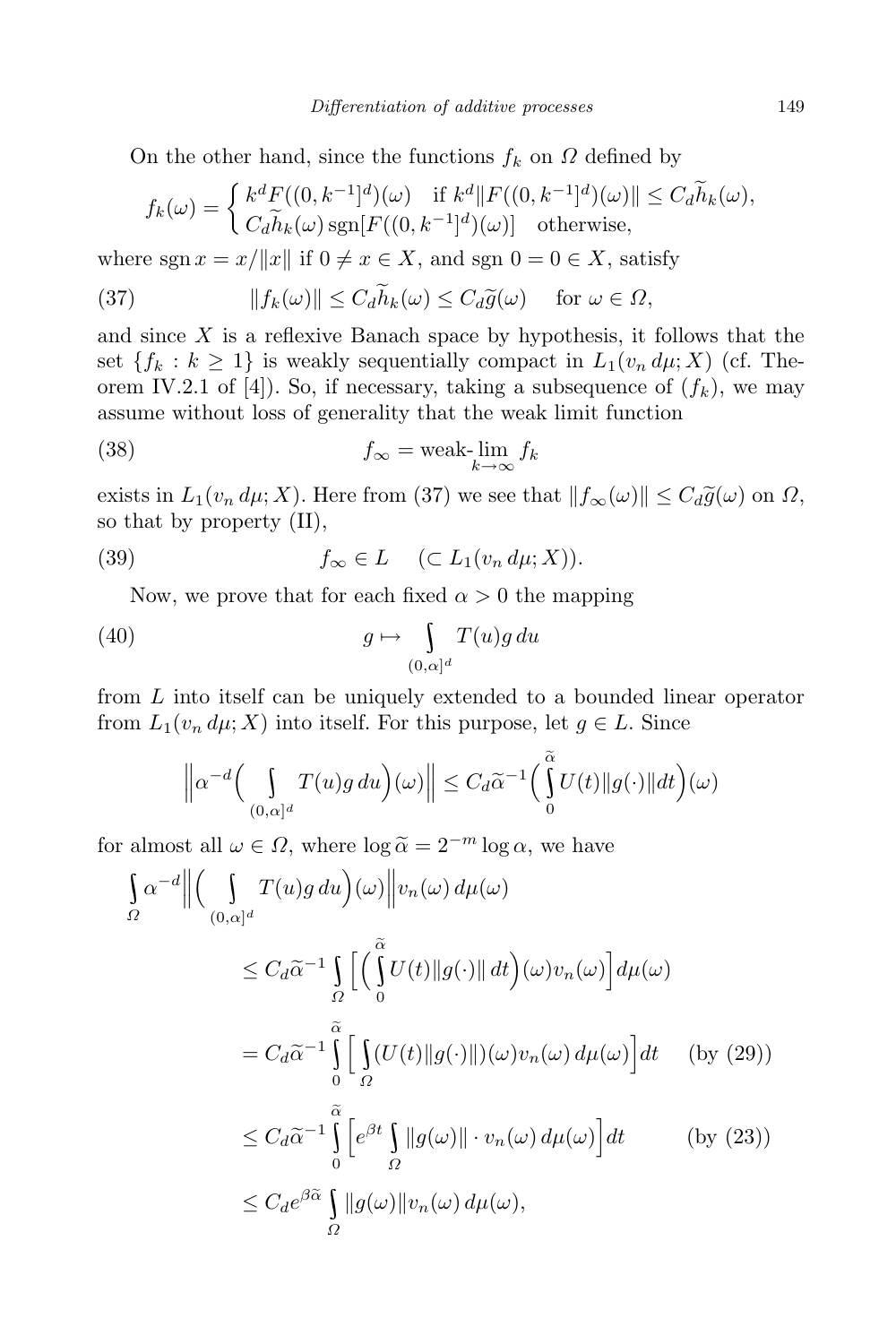150 R. Sato

and thus

(41) 
$$
\left\|\alpha^{-d}\int_{(0,\alpha]^d}T(u)g\,du\right\|_{L_1(v_n d\mu;X)} \leq C_d e^{\beta\tilde{\alpha}}\|g\|_{L_1(v_n d\mu;X)}
$$

for every  $g \in L$ . Since *L* is dense in  $L_1(v_n \, d\mu; X)$ , this establishes the desired conclusion.

We will apply this result to the weak limit function  $f_{\infty}$  of (38) as follows. Since  $f_{\infty} \in L$  by (39), for every  $\alpha > 0$  we have

(42) 
$$
F((0, \alpha)^d) - \int_{(0, \alpha)^d} T(u) f_{\infty} du
$$
  
\n
$$
= \operatorname{strong-lim}_{k \to \infty} \int_{(0, \alpha)^d} T(u)[k^d F((0, k^{-1})^d)] du
$$
  
\n
$$
- \int_{(0, \alpha)^d} T(u) f_{\infty} du \text{ in } L \quad \text{(cf. the proof of Lemma 3.2 of [1])}
$$
  
\n
$$
= \operatorname{weak-lim}_{k \to \infty} \int_{(0, \alpha)^d} T(u)[k^d F((0, k^{-1})^d)] du
$$
  
\n
$$
- \operatorname{weak-lim}_{k \to \infty} \int_{(0, \alpha)^d} T(u) f_k du
$$

in  $L_1(v_n d\mu; X)$  by (29) and (38).

On the other hand, from the definition of  $f_k$  we have

$$
||k^d F((0, k^{-1}]^d)(\omega) - f_k(\omega)||
$$
  
= max{0,  $[k^d || F((0, k^{-1}]^d)(\omega)|| - C_d \tilde{h}_k(\omega)]$ }  
 $\leq C_d \tilde{k} \tilde{G}((0, \tilde{k}^{-1}])(\omega) - C_d \tilde{h}_k(\omega)$  (by (17)–(19))

for almost all  $\omega \in \Omega$ , where  $\log k = 2^{-m} \log k$ . Thus by Lemma 7 and the construction of  $U = \{U(t)\}\$ we have

(43) 
$$
\alpha^{-d} \Big\| \Big( \int_{(0,\alpha)^d} T(u) [k^d F((0,k^{-1}]^d) - f_k] du \Big) (\omega) \Big\|
$$
  

$$
\leq C_d \widetilde{\alpha}^{-1} \Big( \int_0^{\widetilde{\alpha}} T^m(t) [C_d \widetilde{k} \widetilde{G}((0,\widetilde{k}^{-1}]) - C_d \widetilde{h}_k] dt \Big) (\omega)
$$
  

$$
\leq C_d^2 \widetilde{\alpha}^{-1} \Big( \int_0^{\widetilde{\alpha}} U(t) [\widetilde{k} \widetilde{G}((0,\widetilde{k}^{-1}]) - \widetilde{h}_k] dt \Big) (\omega)
$$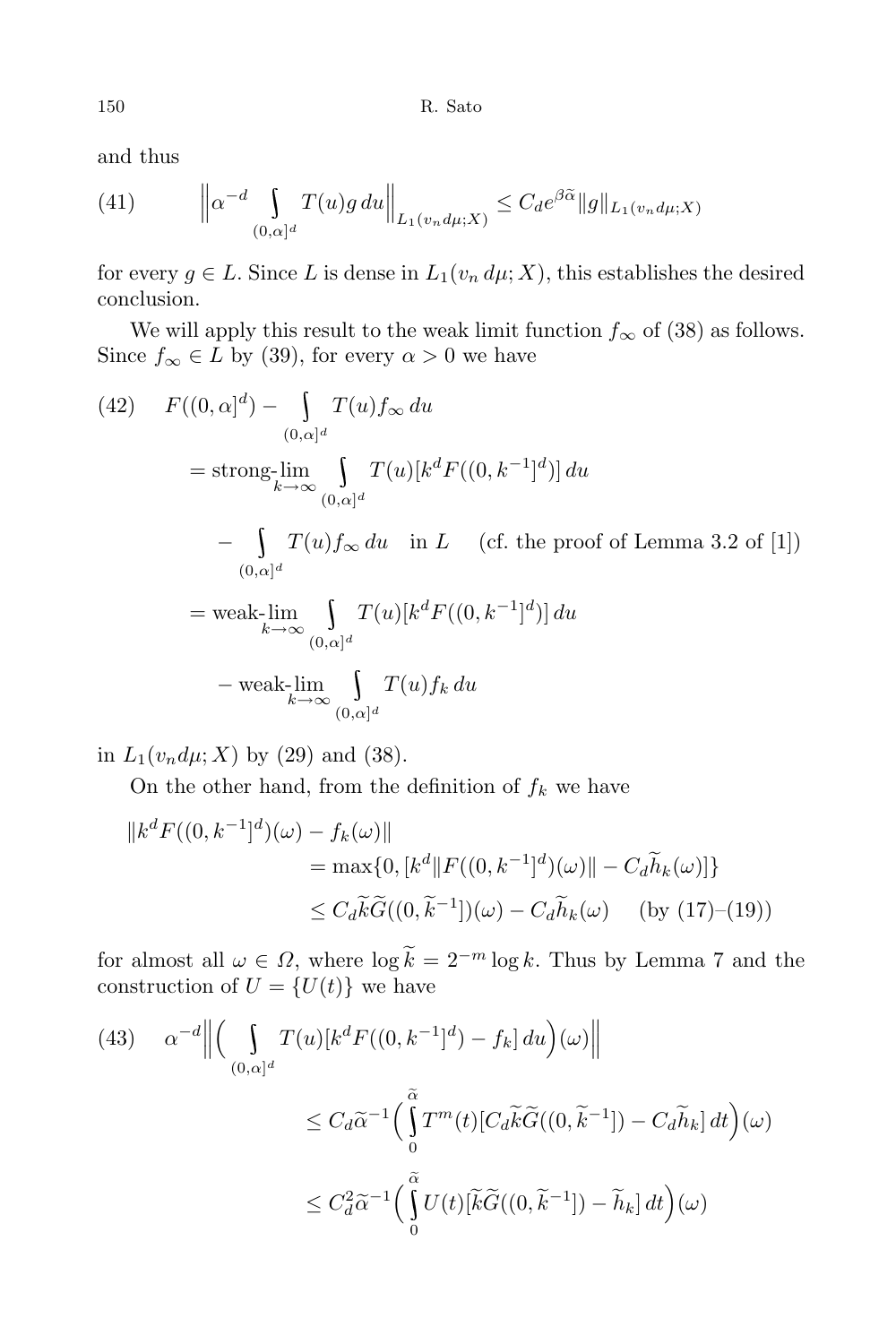for almost all  $\omega \in \Omega$ . Next we use the following relations:

(44) 
$$
\widetilde{\alpha}^{-1}\widetilde{G}((0,\widetilde{\alpha})) - \widetilde{\alpha}^{-1}\int_{0}^{\widetilde{\alpha}}U(t)\widetilde{g} dt
$$
  
\n
$$
= \widetilde{\alpha}^{-1}\widetilde{G}((0,\widetilde{\alpha})) - \operatorname{strong-}\lim_{k \to \infty} \widetilde{\alpha}^{-1}\int_{0}^{\widetilde{\alpha}}U(t)\widetilde{h}_{k} dt \text{ in } L(\mathbb{R}) \quad \text{(by (36))}
$$
  
\n
$$
= \operatorname{strong-}\lim_{k \to \infty} \widetilde{\alpha}^{-1}\int_{0}^{\widetilde{\alpha}}U(t)[\widetilde{k}\widetilde{G}((0,\widetilde{k}^{-1}]) - \widetilde{h}_{k}] dt
$$

in  $L_1(v_n d\mu; \mathbb{R})$  by Lemma 3.2 of [2], (30) and (29).

It follows from  $(42)$ – $(44)$ , together with Lemma 5 of [11], that

(45) 
$$
\alpha^{-d} \Big\| F((0, \alpha)^d)(\omega) - \Big( \int_{(0, \alpha)^d} T(u) f_{\infty} du \Big)(\omega) \Big\|
$$
  

$$
\leq C_d^2 \widetilde{\alpha}^{-1} \Big[ \widetilde{G}((0, \widetilde{\alpha}]) (\omega) - \Big( \int_0^{\widetilde{\alpha}} U(t) \widetilde{g} dt \Big)(\omega) \Big]
$$

for almost all  $\omega \in \Omega$ . Therefore q-lim sup *α→*0  $\left\| \alpha^{-d} F((0, \alpha]^d)(\omega) - \alpha^{-d} \right\|_{\infty} \leq T(n)$  $\int_{(0,\alpha]^d} T(u) f_\infty \, du \bigg)(\omega)$  $\leq C_d^2$  q-lim sup  $\max_{\widetilde{\alpha}\to 0} \widetilde{\alpha}^{-1} \left[ \widetilde{G}((0,\widetilde{\alpha}])(\omega) - \right]$  $\int_{0}^{\tilde{\alpha}}U(t)z$  $\int\limits_0^\infty U(t)\widetilde{g}\,dt\Big)(\omega)\Big]$  $=C_d^2[\tilde{g}(\omega) - U(0)\tilde{g}(\omega)] = 0$  (by (34))

for almost all  $\omega \in \Omega$ , and thus

$$
q\lim_{\alpha \to 0} \alpha^{-d} F((0, \alpha]^d)(\omega) = q\lim_{\alpha \to 0} \alpha^{-d} \left( \int_{(0, \alpha]^d} T(u) f_{\infty} \, du \right)(\omega) = T(0) f_{\infty}(\omega)
$$

for almost all  $\omega \in \Omega$  by (7).

Since (28) was assumed in the above argument, and since  $\Omega = C = P$ by (21), it is now easy to see that the limit

$$
f(\omega) := \mathop{\rm q-lim}_{\alpha \to 0} \alpha^{-d} F((0, \alpha]^d)(\omega)
$$

exists for almost all  $\omega \in \bigcup_{n=1}^{\infty} P_n = P = C = \Omega$ . Obviously, the limit function  $f$  is in  $L$ , and since the functions

$$
h_n(\omega) := f(\omega) \chi_{P_n}(\omega)
$$

satisfy  $T(0)h_n(\omega) = h_n(\omega) = f(\omega)$  for almost all  $\omega \in P_n$ , it follows from Lemma 2 that

$$
T(0)f(\omega) = \lim_{n \to \infty} T(0)h_n(\omega) = f(\omega)
$$

for almost all  $\omega \in \Omega$ . This establishes the second half of the theorem.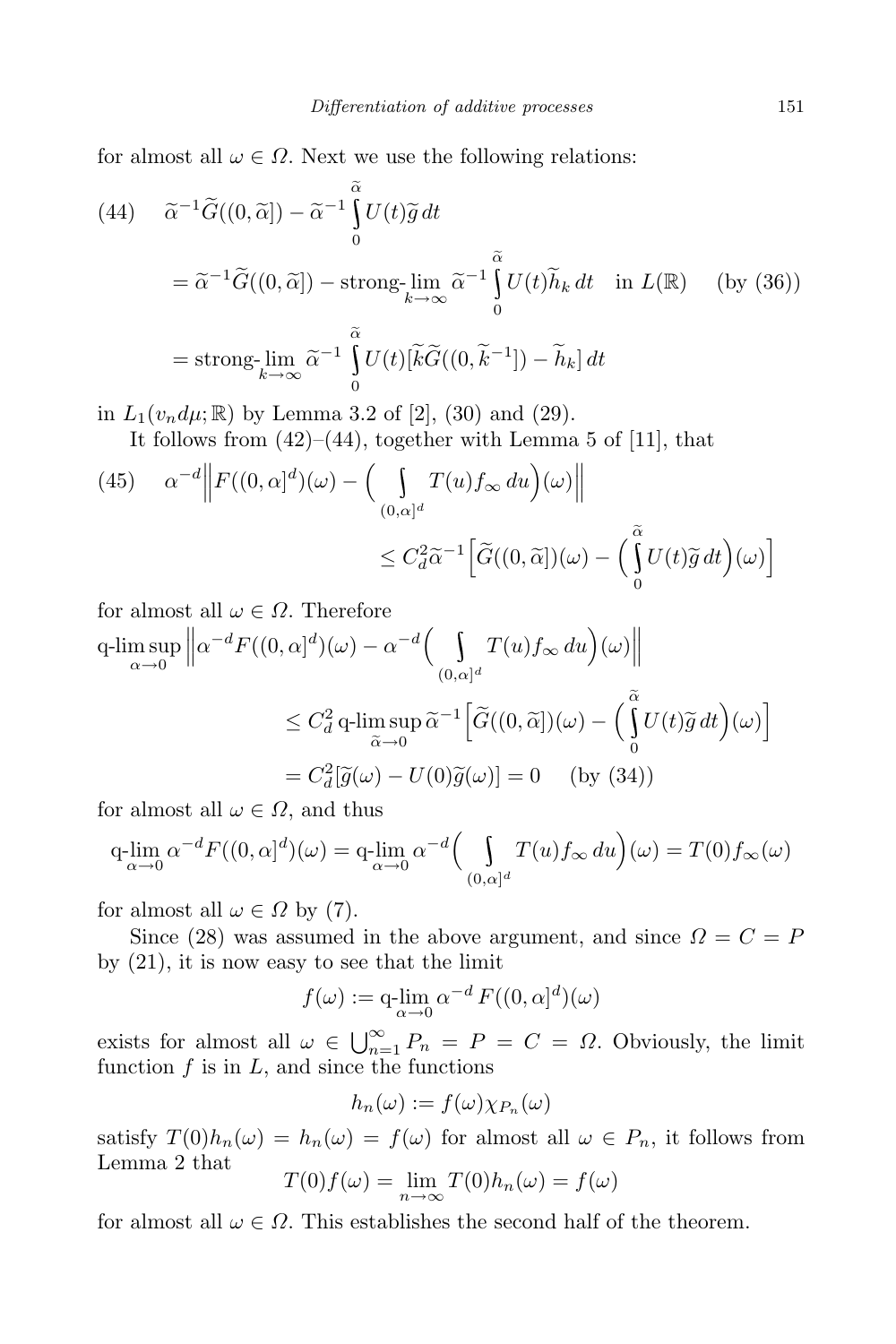### **4. Concluding remarks**

(A) In order to see that property (IV) is necessary for the Theorem, we give the following example: By Theorem 2 of [10], for  $\varepsilon > 0$ , there exists a strongly continuous one-dimensional semigroup  $T = \{T(t) : t \geq 0\}$  of positive linear operators on  $L_1(\mu;\mathbb{R})$ , where  $(\Omega,\Sigma,\mu)$  is a finite measure space, such that

(46) 
$$
T(t)1 = 1
$$
 and  $||T(t)||_{L_1(\mu;\mathbb{R})} = 1 + \varepsilon$ 

for all  $t \geq 0$ , and also such that for some  $h \in L_1(\mu;\mathbb{R})^+$  the limit

(47) 
$$
q\lim_{\alpha \to 0} \alpha^{-1} \left( \int_{0}^{\alpha} T(t)h \, dt \right) (\omega)
$$

fails to exist for almost all  $\omega \in N$ , where  $\Omega = P + N$  is the decomposition of *Ω* (with respect to  $T = {T(t)}$ ) in Section 3 and  $\mu(N) > 0$ .

As a set, we let  $L = L_1(\mu;\mathbb{R})$ ; we define the norm  $||f||_L$  of  $f \in L$  by

$$
||f||_L = \sup\{||(T(t)|f(\cdot))||_1 \vee ||f||_1 : t \ge 0\}.
$$

By (46),  $(L, \|\cdot\|_L)$  becomes a Banach space which is equivalent to  $(L_1(\mu; \mathbb{R}),$  $\|\cdot\|_1$  via the identity mapping. Thus it is clear that  $(L, \|\cdot\|_L)$  has properties (I), (II), (III) and (V). To see that  $(L, \|\cdot\|_L)$  fails (IV), let  $f = \chi_P$  and  $g = \chi_P + \delta \chi_N$ , where  $\delta > 0$  is a constant. By the construction of the semigroup  $T = \{T(t)\}\$  (see the proof of Theorem 2 of [10]), if  $\delta$  is sufficiently small, then we have

$$
||T(t)f||_1 = (1+\varepsilon)||\chi_P||_1 = ||T(t)g||_1
$$

for all  $t \geq 0$ , whence  $||f||_L = ||g||_L$  follows. Thus property (IV) fails to hold for  $(L, \|\cdot\|_L)$ .

On the other hand, it is obvious that  $||T(t)f||_L \leq ||f||_L$  for every  $t \geq 0$ and  $f \in L$ , and so  $T = \{T(t) : t \geq 0\}$  becomes a strongly continuous semigroup of positive linear contractions on  $(L, \|\cdot\|_L)$ . Since the Bochner integral  $\int_0^{\alpha} T(t)$  ${}_{0}^{\alpha}T(t)h dt$  with respect to  $(L, \|\cdot\|_L)$  is the same as the one with respect to  $(L_1(\mu;\mathbb{R}),\|\cdot\|_1)$ , it follows that the theorem fails to hold in this case.

(B) In spite of the above example, if the strong limit operator *T*(0) of the Theorem satisfies

(48) 
$$
||T(0)f||_L \neq 0 \quad \text{whenever} \quad ||f||_L \neq 0,
$$

then the Theorem holds without assuming (IV).

To see this we note that property (IV) was used just once for all in the above proof of the Theorem, to deduce that  $C \subset P$ . Thus if  $P = \Omega$  is known, then the theorem must hold without property (IV). We now prove that (48) implies  $P = \Omega$ . To do so, assume the contrary:  $\mu(N) > 0$ . Then there exists